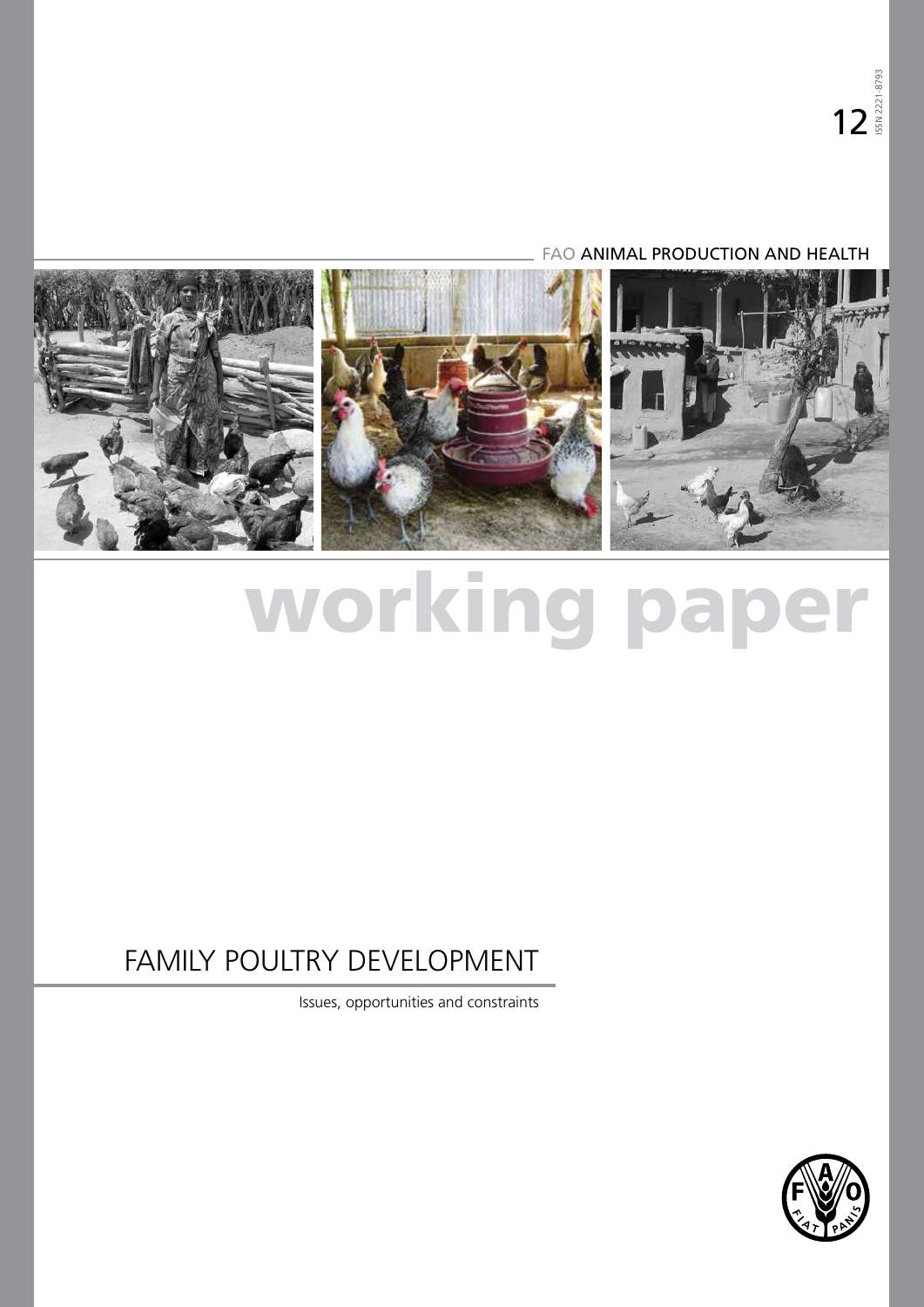## **Cover photographs**

Left image: ©Brigitte Bagnol Centre image: ©IFAD/Antonio Rota Right image: ©FAO/Olaf Thieme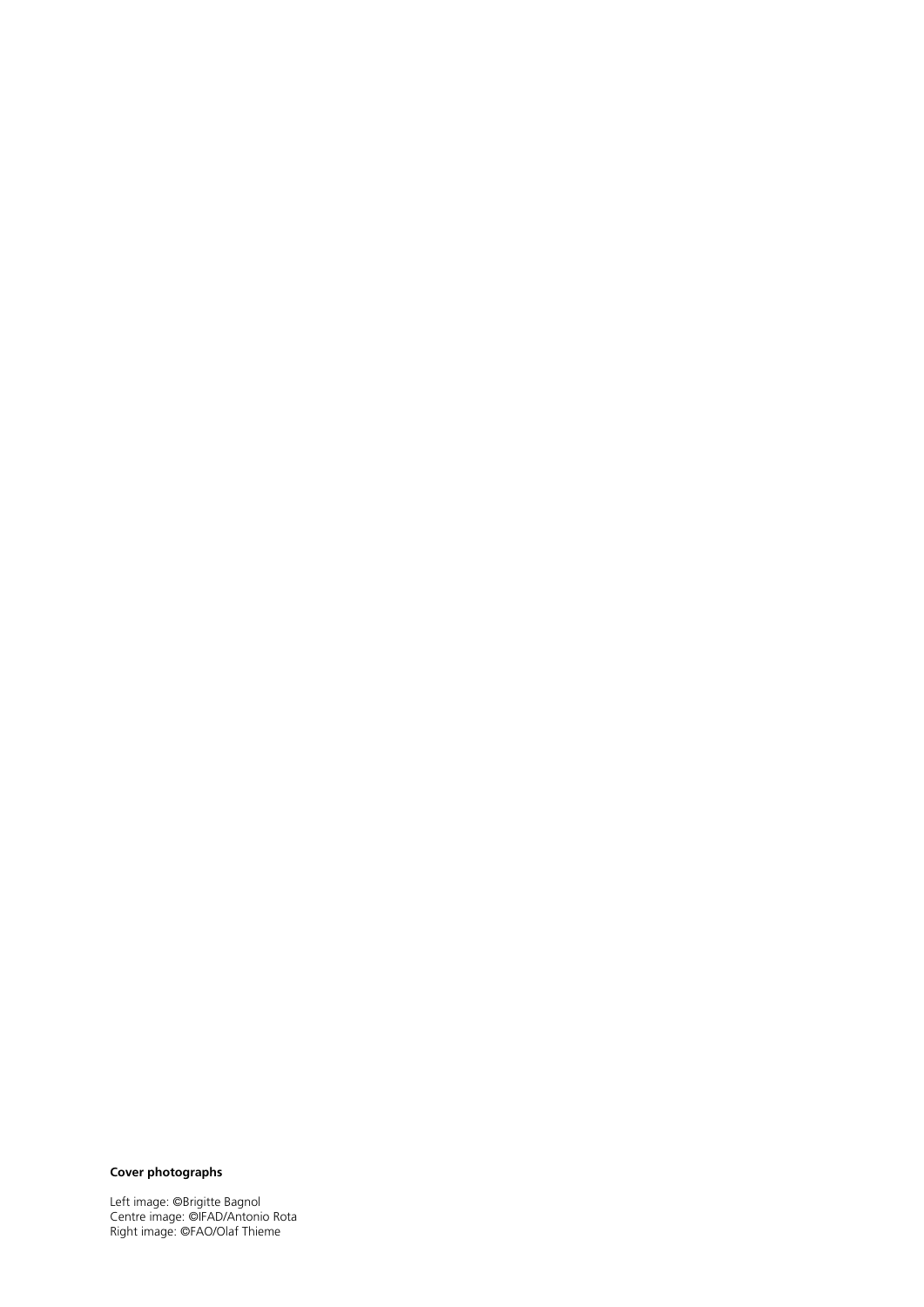# FAO ANIMAL PRODUCTION AND HEALTH **working paper**

# FAMILY POULTRY DEVELOPMENT

Issues, opportunities and constraints

#### **Authors**

Olaf Thieme, Emmanuel Babafunso Sonaiya, Antonio Rota, Robyn G. Alders, Mohammad Abdul Saleque and Giacomo De' Besi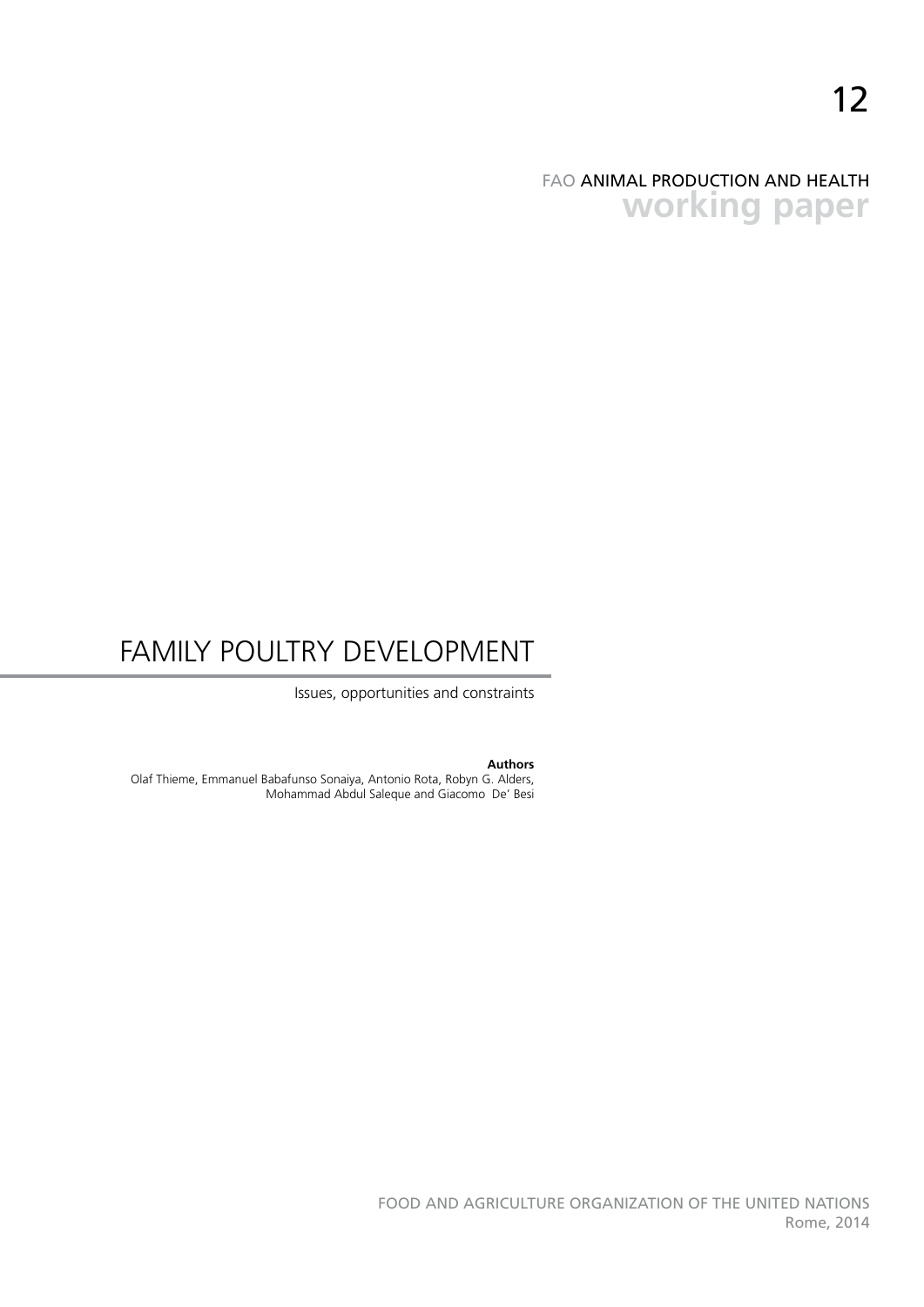#### **Recommended Citation**

**FAO.** 2014. *Family poultry development − Issues, opportunities and constraints.*  Animal Production and Health Working Paper. No. 12. Rome.

#### **Authors**

#### **Olaf Thieme**

Livestock Production Systems Branch, Animal Production and Health Division, FAO, Rome, Italy Olaf.Thieme@fao.org

#### **Emmanuel Babafunso Sonaiya**

Department of Animal Sciences, Obafemi Awolowo University, Ile-Ife, Nigeria fsonaiya1@yahoo.com

#### **Antonio Rota**

Policy and Technical Advisory Division (PTA), IFAD, Rome, Italy a.rota@ifad.org

#### **Robyn G. Alders**

International Rural Poultry Centre (IRPC) of the KYEEMA Foundation, Australia; and Charles Perkins Centre and Faculty of Veterinary Science, University of Sydney, Australia robyna@kyeemafoundation.org robyn.alders@sydney.edu.au

#### **Mohammad Abdul Saleque**

BRAC International, BRAC Centre, Dhaka, Bangladesh ma\_saleque05@yahoo.com

#### **Giacomo De' Besi**

Private consultant giacomo.debesi@gmail.com

The designations employed and the presentation of material in this information product do not imply the expression of any opinion whatsoever on the part of the Food and Agriculture Organization of the United Nations (FAO) concerning the legal or development status of any country, territory, city or area or of its authorities, or concerning the delimitation of its frontiers or boundaries. The mention of specific companies or products of manufacturers, whether or not these have been patented, does not imply that these have been endorsed or recommended by FAO in preference to others of a similar nature that are not mentioned.

The views expressed in this information product are those of the author(s) and do not necessarily reflect the views of FAO.

E-ISBN 978-92-5-108151-8 (PDF)

All rights reserved. FAO encourages reproduction and dissemination of material in this information product. Non-commercial uses will be authorized free of charge, upon request. Reproduction for resale or other commercial purposes, including educational purposes, may incur fees. Applications for permission to reproduce or disseminate FAO copyright materials, and all queries concerning rights and licences, should be addressed by e-mail to copyright@fao.org or to the Chief, Publishing Policy and Support Branch, Office of Knowledge Exchange, Research and Extension, FAO, Viale delle Terme di Caracalla, 00153 Rome, Italy.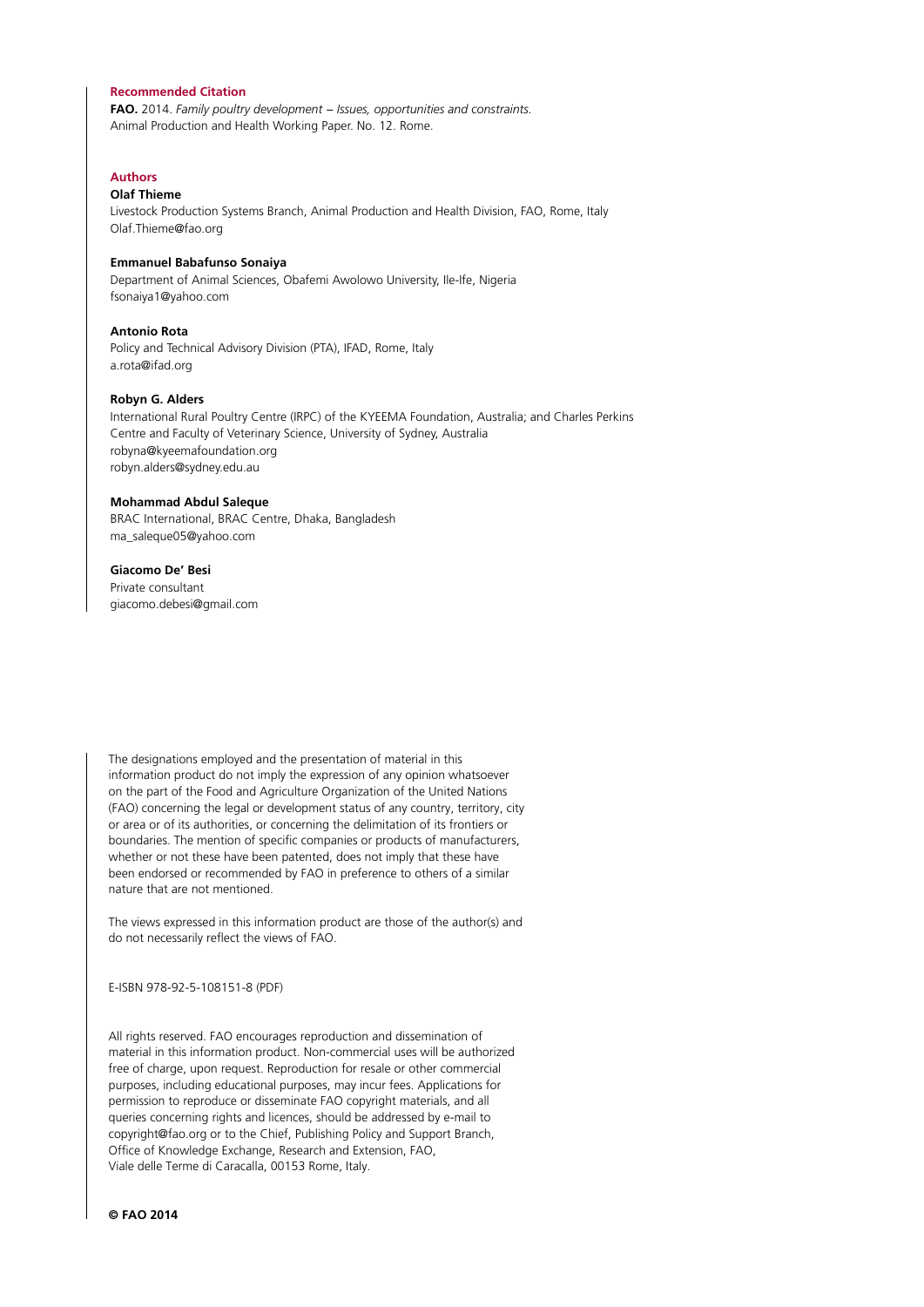| Acknowledgements                                              | iv                      |
|---------------------------------------------------------------|-------------------------|
| Executive Summary                                             | V                       |
| <b>INTRODUCTION</b>                                           | 1                       |
| <b>CHAPTER 1</b><br>WHAT IS FAMILY POULTRY PRODUCTION?        | $\mathbf{2}$            |
| <b>CHAPTER 2</b>                                              |                         |
| <b>DEVELOPING FAMILY POULTRY</b>                              |                         |
| <b>THROUGH NETWORKING AND INFORMATION SHARING</b>             | 5                       |
| <b>CHAPTER 3</b>                                              |                         |
| <b>TECHNOLOGIES FOR FAMILY POULTRY DEVELOPMENT</b>            | $\overline{\mathbf{z}}$ |
| 3.1 APPROACHES, STRATEGIES                                    |                         |
| AND OPTIONS FOR SUSTAINABLE FAMILY POULTRY DEVELOPMENT        | $\overline{7}$          |
| 3.2 BREEDING                                                  | 11                      |
| 3.3 FEED RESOURCES AND FEEDING                                | 13                      |
| 3.4 POULTRY HEALTH                                            | 15                      |
| <b>CHAPTER 4</b>                                              |                         |
| <b>ADDRESSING FUTURE NEEDS FOR FAMILY POULTRY DEVELOPMENT</b> | 18                      |
| 4.1 POLICIES                                                  | 18                      |
| 4.2 PEOPLE                                                    | 19                      |
| 4.3 PROGRAMMES                                                | 20                      |
| <b>REFERENCES</b>                                             | 22                      |
| LINKS TO DOCUMENTS FROM THE E-CONFERENCES                     | 24                      |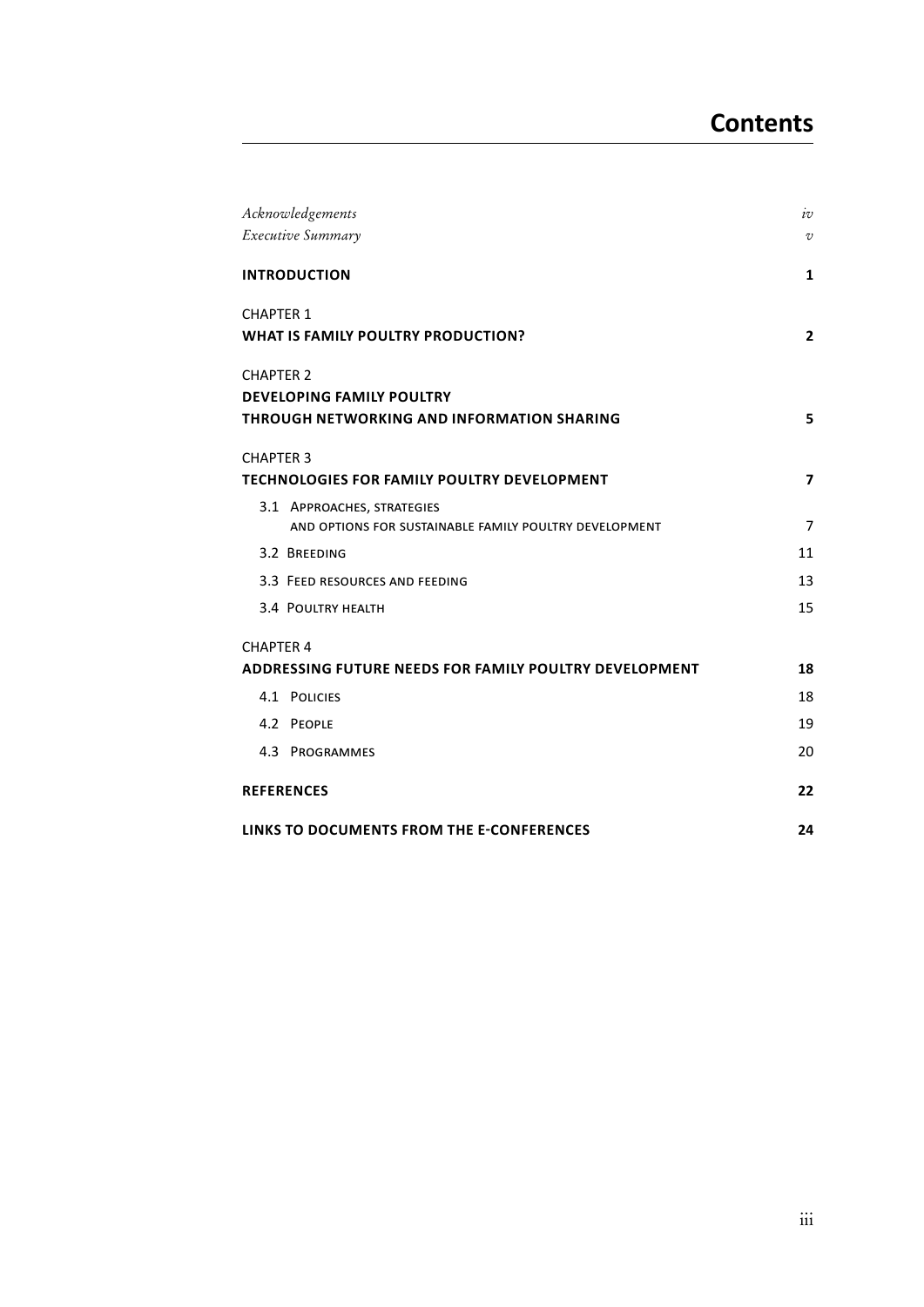<span id="page-5-0"></span>This document is based on the activities and findings of the "Smallholder Poultry Development Programme", which was funded by the International Fund for Agricultural Development (IFAD) and implemented by FAO in cooperation with the International Network for Family Poultry Development (INFPD) and the International Rural Poultry Centre (IRPC) of the Kyeema Foundation. Activities that contributed to the preparation of this working document included the training of Associated Poultry Advisers, the preparation of Decision Tools for Family Poultry Development, and three electronic conferences.

This document is based largely on lead papers and summaries from the three electronic conferences. The moderators of the e-conferences were G. De' Besi, S.D. Chowdhury J.C. Fotsa, D. Luseba, D.P. Singh, E.B. Sonaiya and O. Thieme. Their contributions to the content of this document are greatly appreciated.

The document was jointly prepared by a select group of authors. Olaf Thieme is responsible for Chapter 1 and section 3.2, Funso Sonaiya for Chapter 2 and section 3.3, Antonio Rota and Giacomo De' Besi for section 3.1, Robyn Alders for section 3.4 and Mohammad Abdul Saleque for Chapter 4. The final manuscript was edited by David McDonald.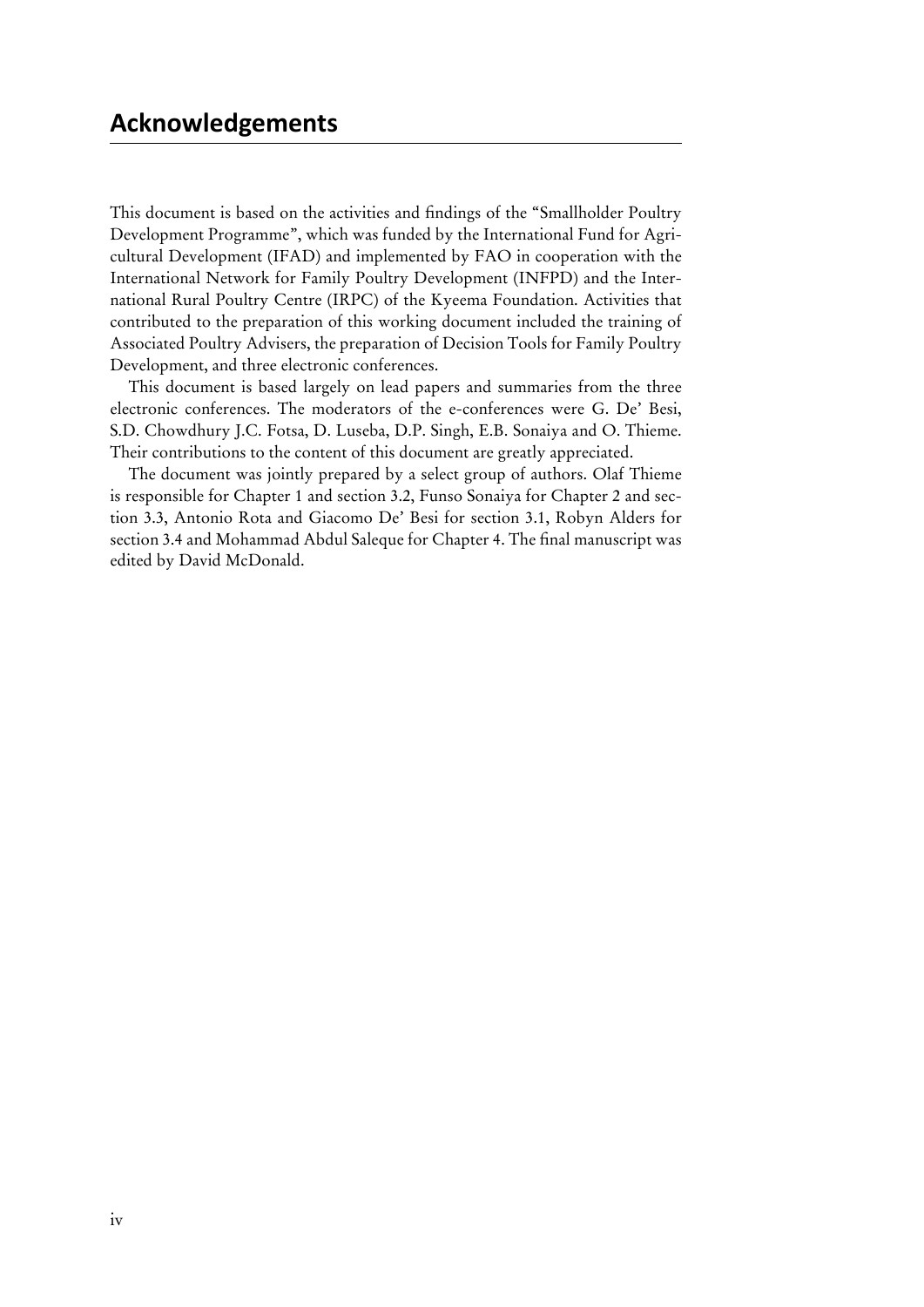<span id="page-6-0"></span>Family poultry encompasses the wide variety of small-scale poultry production systems found in rural, urban and peri-urban areas of developing countries. One can distinguish four broad categories of family poultry production systems: small extensive scavenging, extensive scavenging, semi-intensive and small-scale intensive. Empirical and circumstantial evidence from many developing countries shows that poultry development interventions can bring significant benefits to households, in terms of contributions to food security, women's empowerment and poverty reduction. During three electronic conferences and preparation of the "Decision Tools for Family Poultry Development" several good practices and lessons learned for a "roadmap towards a more sustainable family poultry development" were recognized as essential tools for designing more effective projects.

It is crucial to assess the feasibility and economic viability of family poultry interventions in each specific operating environment, and to develop an appropriate and tailored response in order to achieve sustainability. Lessons learned show that a "one-size-fits-all" response is not successful. Two different approaches towards family poultry development emerged from the electronic conference discussions: a conservative approach and a progressive approach. The former is used to preserve existing practices; the latter is used to introduce new practices. The progressive approach is often adopted by development agencies, as they assume that it leads to more efficient and productive systems. Economic outcome and sustainability of family poultry production should be given consideration when recommending more intensive production systems. The conservative approach seems more appropriate for remote village conditions, where the introduction of new technologies is challenging and poultry production is subject to many constraints.

Development interventions should respond to the specific needs of the target group and, therefore, may involve single or multiple stages. Nevertheless, interventions focused on a single component of the production system (e.g. feeding, housing, health or breeding) often yield little improvement in family poultry production, as other constraints may arise and hamper productivity. In promoting the introduction of new technologies, it is crucial to carry out "hands-on/learningby-doing" training and ensure follow-up by technical agents. The formation of producer groups to deliver support services to poor farmers, such as training for capacity-building, supply of inputs and assistance for marketing, is a key issue for development. To achieve success and sustainability, however, the formation of producer groups needs to be combined with a value chain approach.

Recommendations for specific genetic resources also need to be location specific. A single type of bird may not be suitable for all conditions. Suitability is dependent on a variety of factors, such as household resources (including time and commitment) and the underlying objective of poultry rearing (to meet household needs or to access markets and earn a sustained livelihood). The most appropriate genetic resources for scavenge-based systems are local breeds with improved productivity, adaptability and disease resistance. This also favours the conservation of indigenous breeds; its self-propagation capability ensures sustainability and very low dependence on external agencies/persons. Breeds that have low input costs with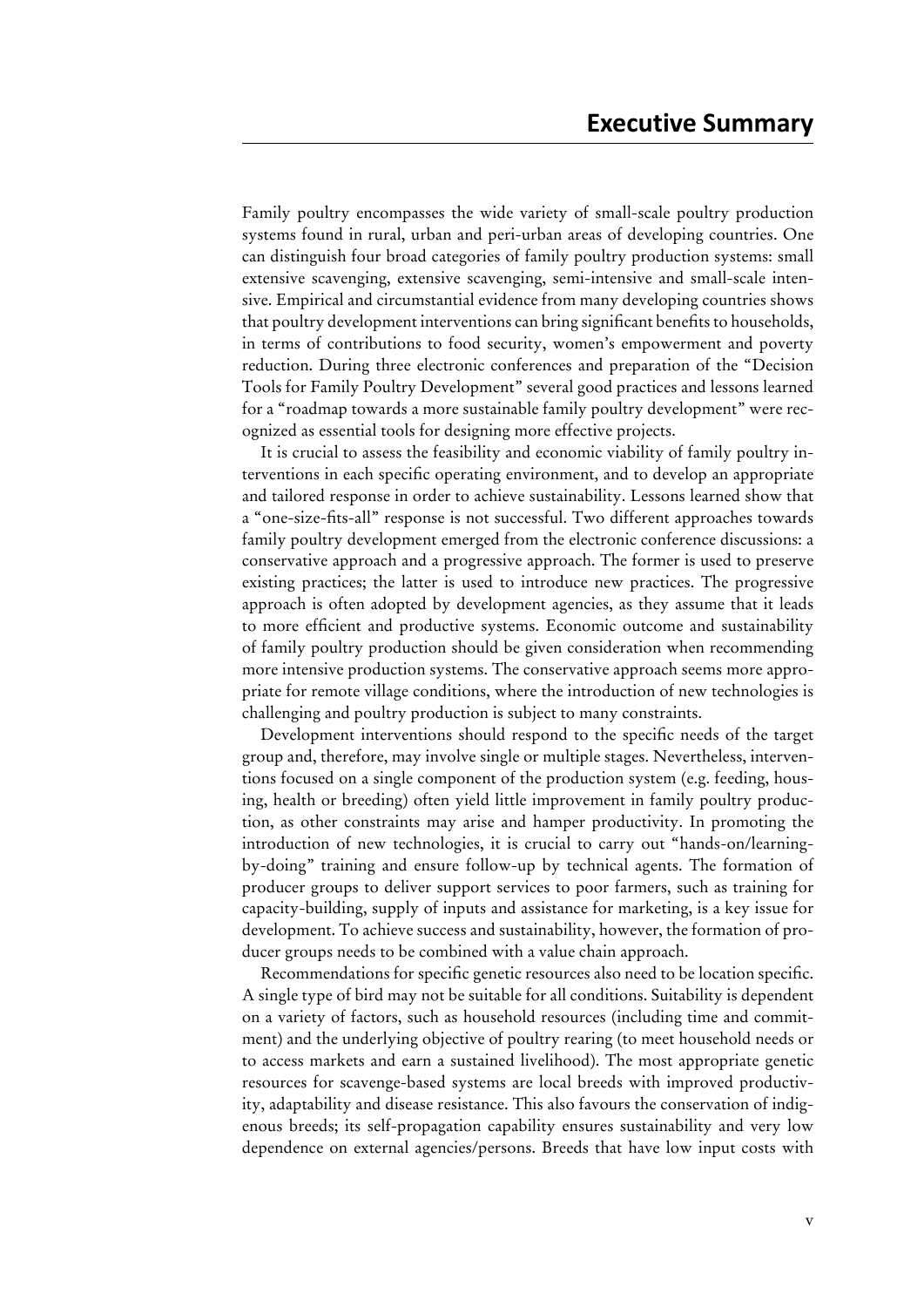improved productivity are recommended for semi-intensive systems. These may be crosses of local with exotic breeds or crosses of two exotic breeds/lines designed to contribute improved productivity in line with increased investment. This system requires supplementary feeding and proper housing of improved birds, and use of crossbred chickens requires a supply system that produces the crosses. Government support may be required for the development of improved genetic resources that are appropriate to the specific conditions of scavenging poultry and for those used in semi-intensive production systems.

Assessing the availability of locally available/produced feed resources is important for all four family poultry production systems. The utilization of new and existing local feed resources through different feeding techniques can assist in mitigating the potential impacts of climate change. For scavenging systems assessment of the scavengeable feed resource and its efficient use is crucial. Family poultry farmers using small extensive scavenging and extensive scavenging systems should be able to use on-farm mixtures as supplements to scavenging. Supplementation with locally available feedstuffs or commercial feed as a supplement to scavenging can be recommended for the semi-intensive system if the market prices of the birds or eggs ensure profitability. Poultry in small-scale intensive systems require ad libitum feeding with balanced commercial feed. The continuing education of family poultry farmers regarding types and quality of commercial feeds should raise awareness among them of their need for training on collecting (sourcing), mixing (formulating and compounding) and feeding (supplying, storage and offering) of commercial feed, as well as locally available (home-grown/home-mixed) feed.

Newcastle Disease is identified as the major health constraint to family poultry production in developing countries. However, once controlled other constraints have to be addressed, such as other diseases (mainly fowl pox, fowl cholera and duck plague) and shortage of feed resources. The availability of quality vaccines and well-trained vaccinators is required to implement efficient vaccination programmes. Ensuring the involvement of women as vaccinators and advisors contributes to both effective poultry disease control programmes and the improved status of women in their households and their communities. Effective vaccination programmes should be combined with appropriate biosecurity measures and practices to strengthen the immune systems of birds (e.g. good nutrition and control of mycotoxins on grains).

Appropriate family poultry policies are essential for family poultry development to ensure that the socio-economically disadvantaged are able to make use of these potent tools to improve livelihoods and the position of women. To achieve these goals policy-makers need to be made aware of the real contributions that family poultry can make, so as to ensure their active support. Family poultry development programmes need support from different sectors and careful designing to achieve a favourable environment for future sustainability.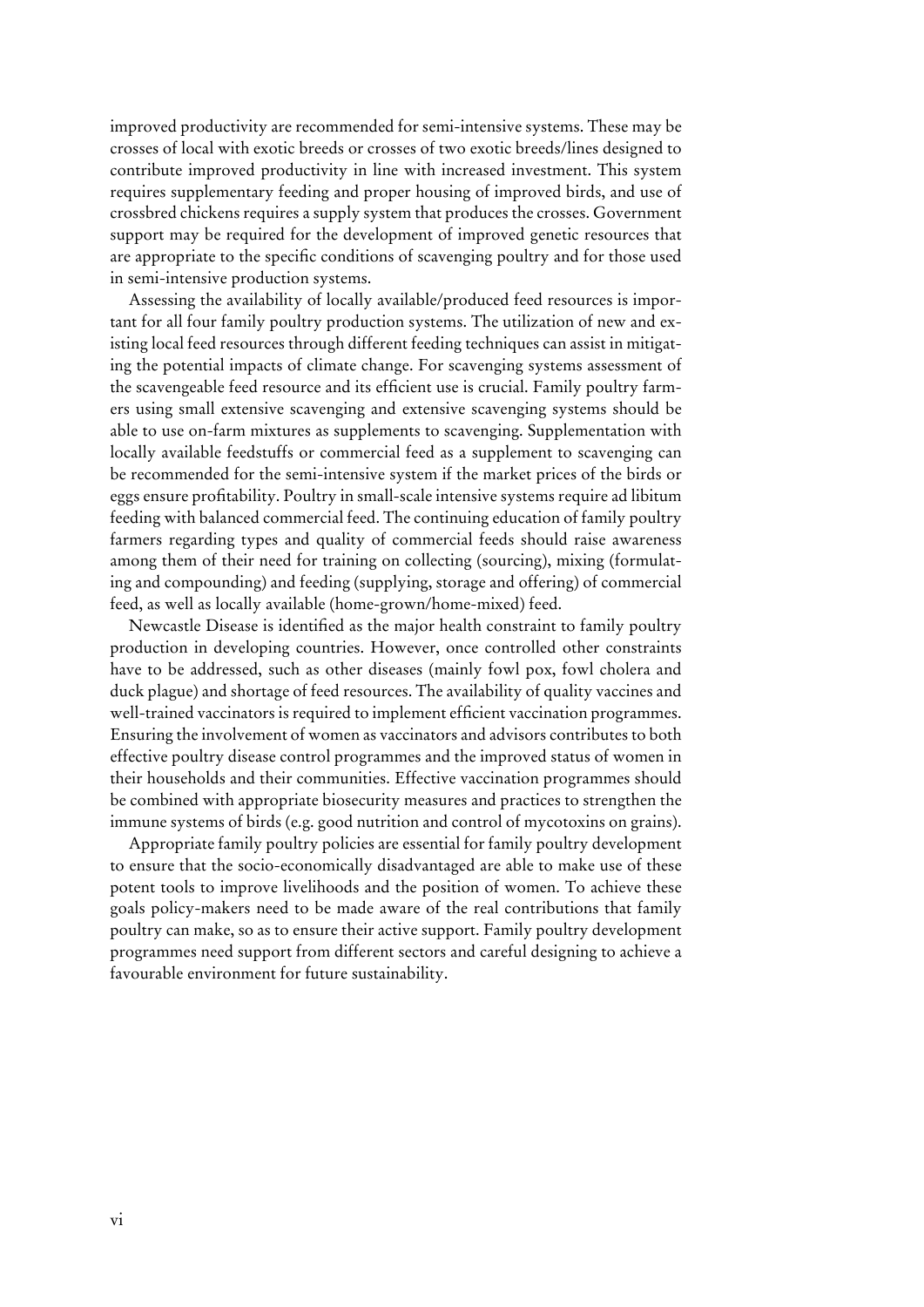The Food and Agriculture Organization of the United Nations (FAO) and the International Fund for Agricultural Development (IFAD) are funding a number of projects developed to help achieve the Millennium Development Goals (MDGs) related to improving food security, income generation and women's empowerment, while respecting traditional knowledge and socio-cultural values. Family poultry production plays an essential role in some of these projects.

Investigation into the development opportunities presented by family poultry production was motivated by the rapid intensification of poultry production in many countries and the renewed focus on small-scale poultry producers during the avian influenza crisis. Over the past two decades, FAO and IFAD have researched, designed and implemented projects that fit a variety of production environments and address the specific needs of family poultry producers. Several networks, including the International Network for Family Poultry Development (INFPD), have shared information and experiences relating to family poultry development approaches. IFAD provided funding for two training programmes for technical staff and for three electronic conferences that FAO implemented in cooperation with partners including the INFPD and the KYEEMA Foundation. These events provided ample opportunity to discuss the present circumstances of family poultry production, its development opportunities and constraints. This working paper presents a synthesis of the discussions and findings.

Improving the effectiveness of family poultry development projects will require: increased awareness among decision-makers in national governments and donor agencies of the role played by family poultry production, both in terms of food security and income generation; support for the development of national policies; better access to services (e.g. training, health, vaccination, credit); funding for participatory adaptive research to identify appropriate technologies/models that are pro-poor, sustainable, economically viable and environmentally sound (this includes sharing knowledge generated by farmers); and the creation of opportunities for knowledge sharing.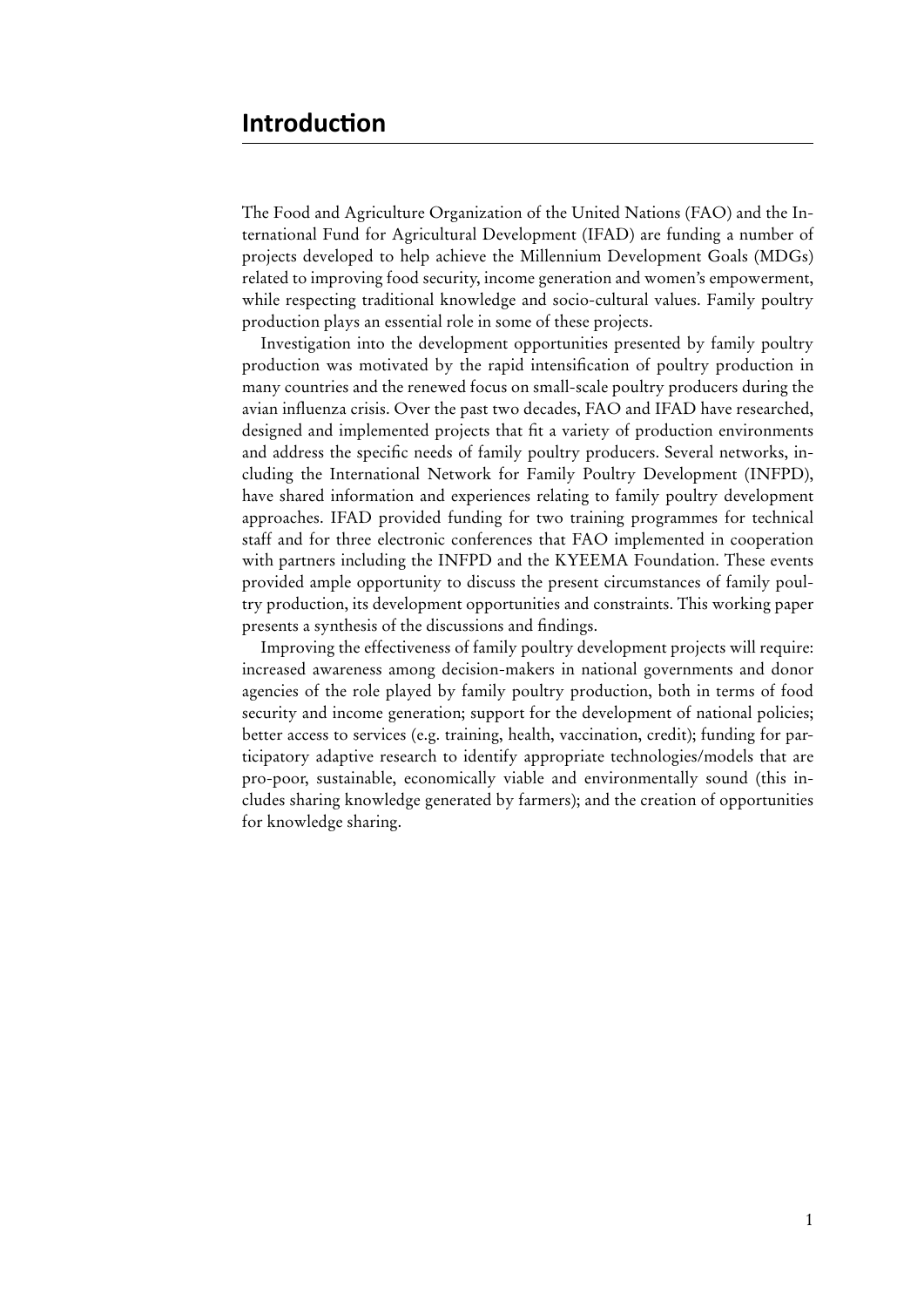Many people in developing countries keep small numbers of poultry for home consumption, to sell and for various socio-cultural uses. In 1989, the participants of a workshop in Africa defined the term "rural poultry" as "any genetic stock of poultry (unimproved and/or improved) raised extensively or semi-intensively in relatively small numbers (less than 100 at any given time). There is minimal investment on inputs with most of the inputs generated in the farmstead; labour is not salaried but drawn from the family with production geared essentially towards home consumption or savings" (Sonaiya, 1990). The term was later replaced by "family poultry" to encompass the wide variety of small-scale poultry production systems found in rural, urban and peri-urban areas of developing countries. Rather than defining the production systems per se, the term is used to describe poultry production that is practised by individual families as a means of obtaining food security, income and gainful employment (Besbes *et al*., 2012). One can distinguish four broad categories of family poultry production systems:

- small extensive scavenging
- extensive scavenging
- semi-intensive
- small-scale intensive.

The conditions and requirements of these systems and the resulting performance differ extensively, as a result of the type of genetic resources used; feeding practices; prevalence of disease; prevention and control of diseases; the management of flocks; and the interactions among these factors. Table 1 examines the importance of these and related factors for the four family poultry production systems.

The distance of the producer from markets affects the availability of inputs and services for production and the opportunities and ways of selling products. This is expressed in the relative importance accorded to poultry production for either food security or income generation. Figure 1 illustrates this relationship.

Smallholder family poultry is an integral component of the livelihoods of poor rural households, and is likely to play this role for the foreseeable future (FAO, 2008a). It makes a substantial contribution to food security and poverty alleviation in many countries around the world (Dolberg, 2008). The main outputs from family poultry production are food for home consumption, either in the form of poultry meat or eggs, and income from the sale of these products. Although the output may not be high, a great advantage of family poultry egg production is the frequent, if not daily, provision of nutrients of high biological value, which are ideally consumed by the vulnerable members of the household.

In Asia, village poultry manure is used as feed for fish when poultry are raised on top of ponds as part of an integrated system. Family poultry can also be integrated into crop production rotational systems to avoid the build-up of pathogens and pests. Such integrated systems increase the nutritional diversity of the scavenging feed resource base. There will be a variety of insects, weed seeds, crops and even minerals available for chickens to optimize their growth. Pasture/crop rotation also reduces the build-up of excessive amounts of manure and disease causing pathogens. Poultry also plays important social and cultural roles in the life of rural people, not least for building social rela-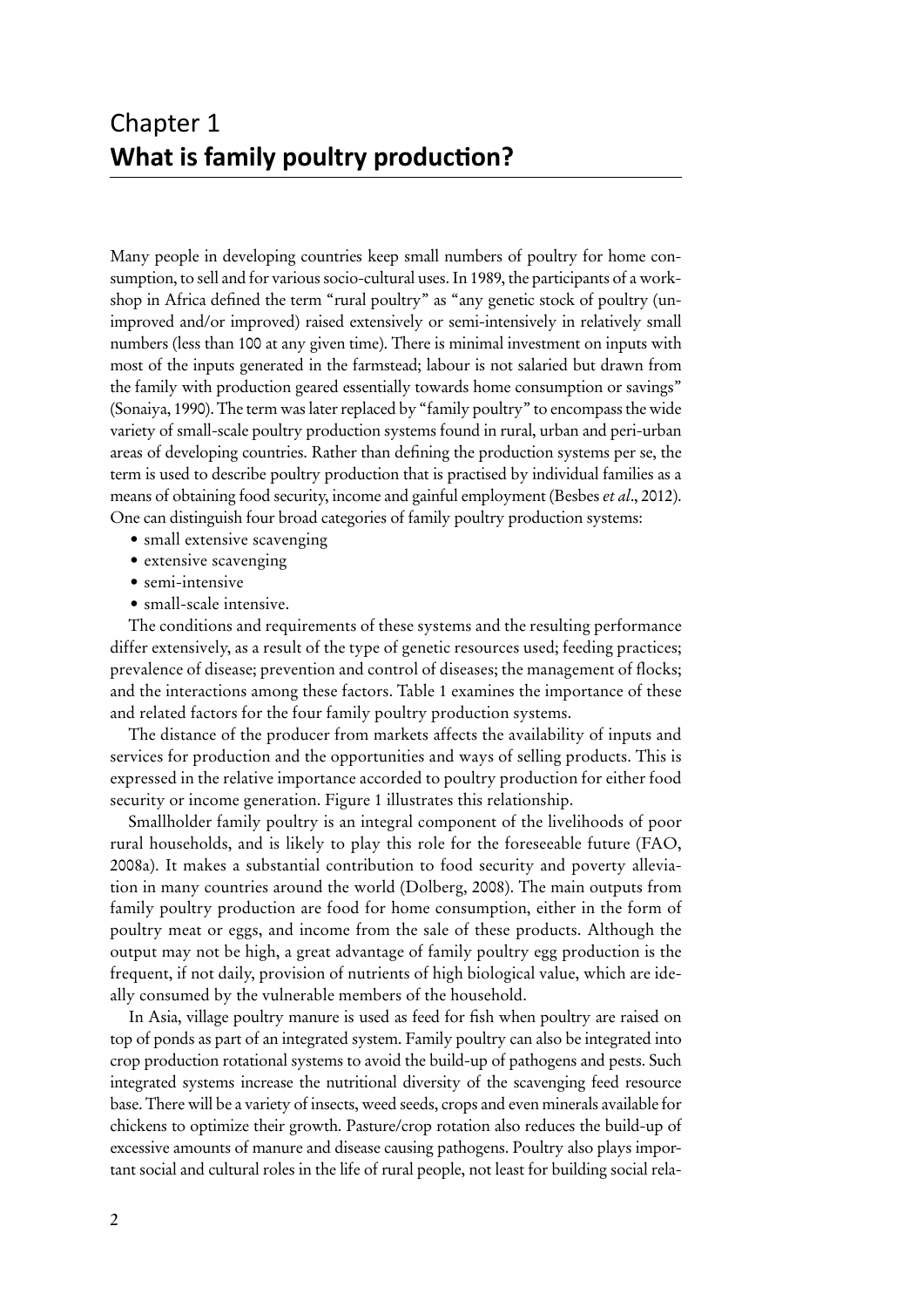| Location                          |     | <b>Main purpose</b><br><b>Poultry production system</b> |  |                            |  |
|-----------------------------------|-----|---------------------------------------------------------|--|----------------------------|--|
| Remote village                    | ↑   | Food security                                           |  | Small extensive scavenging |  |
|                                   |     | Income generation                                       |  |                            |  |
| Village with access to rural      |     | Food security                                           |  | Extensive scavenging       |  |
| markets                           |     | Income generation                                       |  | Semi-intensive             |  |
| Peri-urban village with access to |     | Food security                                           |  | Semi-intensive             |  |
| urban markets                     | ́́∩ | Income generation                                       |  | Small-scale intensive      |  |

#### **Figure 1.** Influence of site effects on family poultry production

*Source:* Developed by A. Rota and O. Thieme.

tions with other villagers (FAO, 2010a). Ritual use of poultry is found on all continents (FAO, 2010a) and local breeds have a specific role in this respect.

Family poultry, especially scavenging village poultry, frequently command a higher price in urban markets because they are considered to be free of antibiotic and other residues. Formal mechanisms for certifying these birds as "organic" do not exist in most countries, but opportunities for improving branding and marketing are being recognized in an increasing number of countries.

The accelerating pace of urbanization and changing lifestyles, especially among the young, pose a potential threat to the role and contribution of family poultry to livelihoods. In this context, worthwhile options that promote a stronger business approach to family poultry production include cooperative activities and micro-financing. Climate change is also a potential threat, particularly with regard to the future availability of the scavengeable feed resource base (SFRB). Mitigation efforts in developing countries should focus on studying the possible impacts of climate change on family poultry production, locating new feed resources and developing new feeding techniques.

Another danger to family poultry stems from its co-existence with commercial poultry production systems at the same locations and in the same market supply chains. During the highly pathogenic avian influenza (HPAI) epidemic, for example, many family poultry birds were viewed as a source of the virus and were destroyed. However, the high consumer preference for family poultry birds in certain countries limits the market for commercial poultry among some consumers. On the positive side, the advances made in commercial poultry systems benefit family poultry systems, while the "green or organic" name of family poultry can lend commercially produced poultry greater acceptability. The tension between the two systems may not disappear, but may also be beneficial to both systems.

Despite regional differences in family poultry production systems, women generally undertake the day-to-day management of birds often with the assistance of children. Men usually construct the night shelters, procure inputs and assist occasionally with the marketing of products. This division of labour may change, however, as poultry production intensifies. Family poultry can be a tool for women's empowerment, particularly where women are vaccinators and poultry advisers. This brings more income for their family and prestige for them within the community.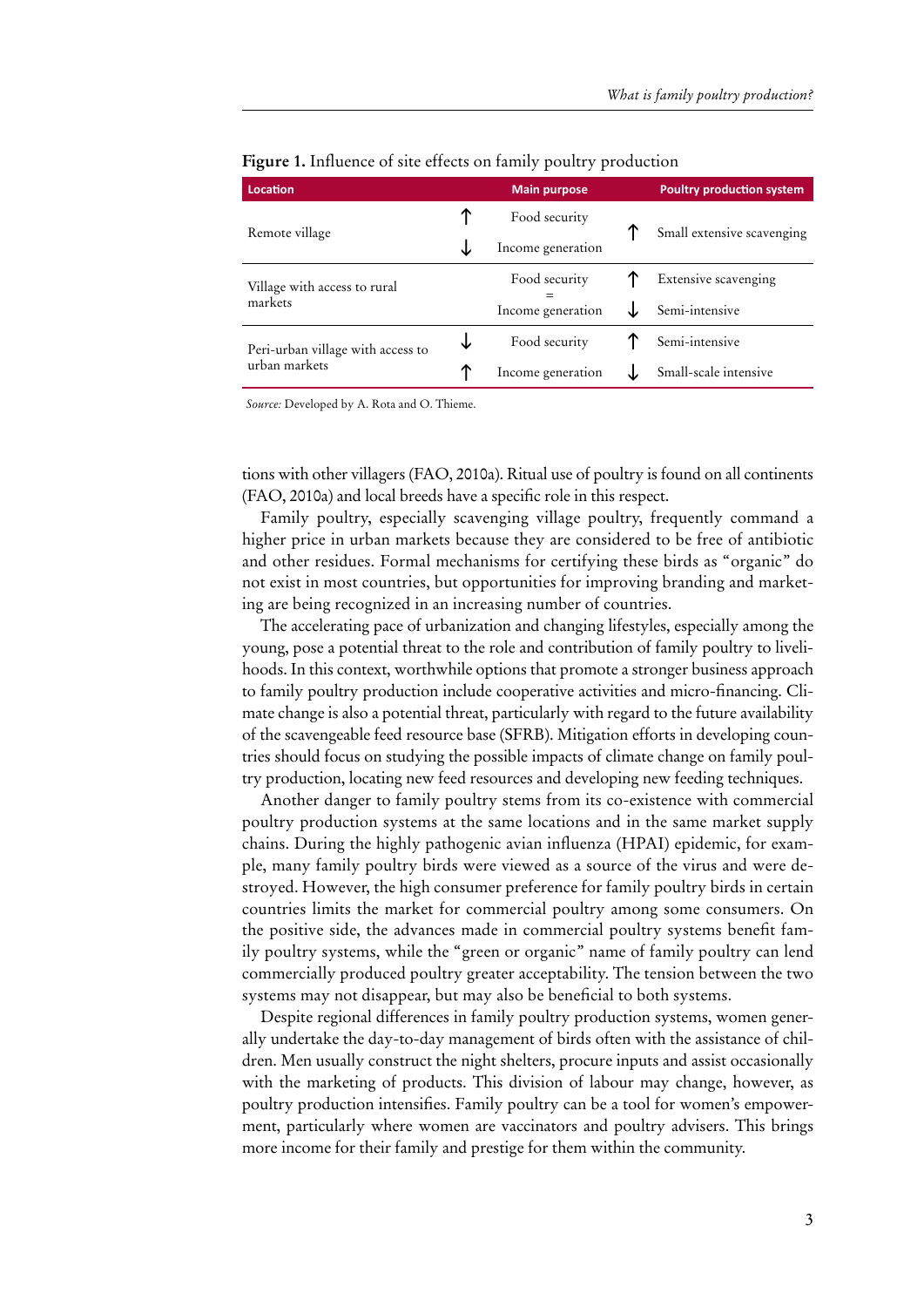| Table 1. Characteristics of the four family poultry production systems |                                                                         |                                                 |                                                            |                                                     |
|------------------------------------------------------------------------|-------------------------------------------------------------------------|-------------------------------------------------|------------------------------------------------------------|-----------------------------------------------------|
| Criteria                                                               | Small extensive scavenging                                              | <b>Extensive scavenging</b>                     | Semi-intensive                                             | Small-scale intensive                               |
| Production/farming system                                              | Mixed, poultry and crops,<br>often landless,                            | Mixed, livestock and crops                      | Usually poultry only                                       | Poultry only                                        |
| Other livestock raised                                                 | Rarely                                                                  | Usually                                         | Sometimes                                                  | ž                                                   |
| Flock size (adult birds)                                               | $\overline{1}$ -5                                                       | $5 - 50$                                        | $50 - 200$                                                 | $>$ 200 broilers<br>> 100 layers                    |
| Poultry breeds                                                         | Local                                                                   | Local or crossbred                              | Commercial or crossbred or<br>$_{\rm local}$               | Commercial                                          |
| Source of new chicks                                                   | Natural incubation                                                      | Natural incubation                              | Commercial day-old chicks or<br>natural incubation         | Commercial day-old chicks or<br>oullets             |
| Feed source                                                            | Scavenging; almost no<br>supplementation                                | Scavenging; occasional<br>supplementation       | Scavenging; regular<br>supplementation                     | Commercial balanced ration                          |
| Poultry housing                                                        | kept in the<br>Seldom; usually made from<br>local materials or<br>house | Sometimes; usually made from<br>local materials | Yes; conventional materials;<br>houses of variable quality | Yes; conventional materials;<br>good-quality houses |
| Access to veterinary services and<br>veterinary pharmaceuticals        | Rarely                                                                  | Sometimes                                       | Yes                                                        | Yes                                                 |
| Mortality                                                              | Very high >70%                                                          | Very high >70%                                  | Medium to high<br>$20\%$ to $>50\%$                        | Low to medium <20%                                  |
| Access to reliable electricity supply                                  | $\mathsf{z}^{\circ}$                                                    | $\mathsf{\overset{\circ}{z}}$                   | Yes                                                        | Yes                                                 |
| Existence of conventional cold<br>chain                                | $\overline{z}$                                                          | Rarely                                          | Yes                                                        | Yes                                                 |
| Access to urban markets                                                | Rarely                                                                  | Rarely or indirect                              | Yes                                                        | Yes                                                 |
| Products                                                               | Live birds, meat                                                        | Live birds, meat, eggs                          | Live birds, meat, eggs                                     | Live birds, meat, eggs                              |
| Time devoted each day to poultry<br>management                         | $<$ 30 minutes                                                          | $1$ hour                                        | $> 1$ hour                                                 | $> 1$ hour                                          |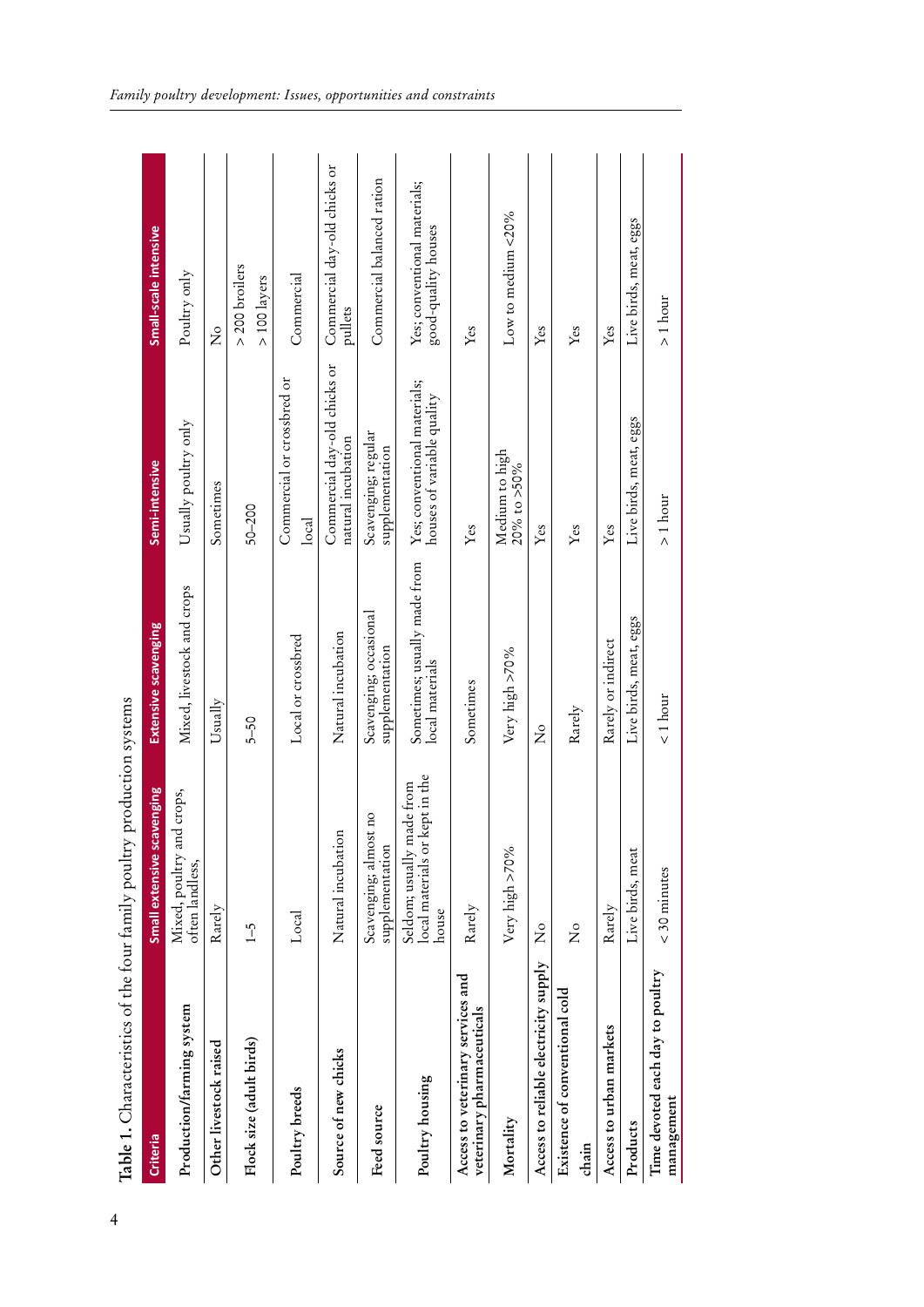# Chapter 2 **Developing family poultry through networking and information sharing**

Efforts to improve smallholder poultry production began in developing countries during the Colonial period with cockerel exchange programmes. Research pioneers in Egypt, India, Indonesia, Nigeria and Zimbabwe continued this breeding approach. By the late 1970s, a series of conferences and seminars held in Asia had resulted in widespread recognition of the need for a multi-system approach. Researchers laboured in isolation to overcome problems of genetics and disease control. Then came the advent of networking.

The INFPD evolved in 1997 out of the African Network for Rural Poultry Development. It was created to facilitate networking with the following objectives:

- to consolidate knowledge and coordinate the development of family poultry production;
- to serve as a forum for the exchange of ideas, methods, resources and results;
- to document results and disseminate information;
- to coordinate training and the development of human resources; and
- • to identify opportunities for research and development, cooperation and funding.

INFPD now counts more than 1 000 members from 105 countries and publishes a twice-yearly newsletter in three languages (English, French and Spanish) entitled *Family Poultry Communications* ([http://infpd.net/e\\_news\\_letter/user\\_list](http://infpd.net/e_news_letter/user_list)).

During the years 1997 to 2008, the Danish Network for Poultry Production and Health contributed substantially to family poultry development with support for research and training activities in Africa and Asia. Since 2003, the International Rural Poultry Centre (IRPC) of the KYEEMA Foundation has promoted costefficient and sustainable improvements to village poultry production with a focus on control of Newcastle Disease (ND).

Since the 1989 when the first network was founded, the following developments have occurred in family poultry development:

• **Poultry health.** The highly pathogenic avian influenza (HPAI) crisis focused attention on the health of the poultry sector. Fears were expressed that extensive poultry production systems contributed disproportionately to the spread of HPAI, although this claim could not be supported by data related to control measures for HPAI in commercial or backyard production systems. While some countries developed a policy to ban family poultry in specific locations, the HPAI crisis also revitalized discussions about the role and contributions of family poultry production to food security and the livelihoods of small producers (FAO, 2008a). The Coordinated Research Programme of the Joint FAO/IAEA Division undertook research activities that led to the publication of *Improving Farmyard Poultry Production in Africa: Interventions and their Economic Assessment* (IAEA, 2006).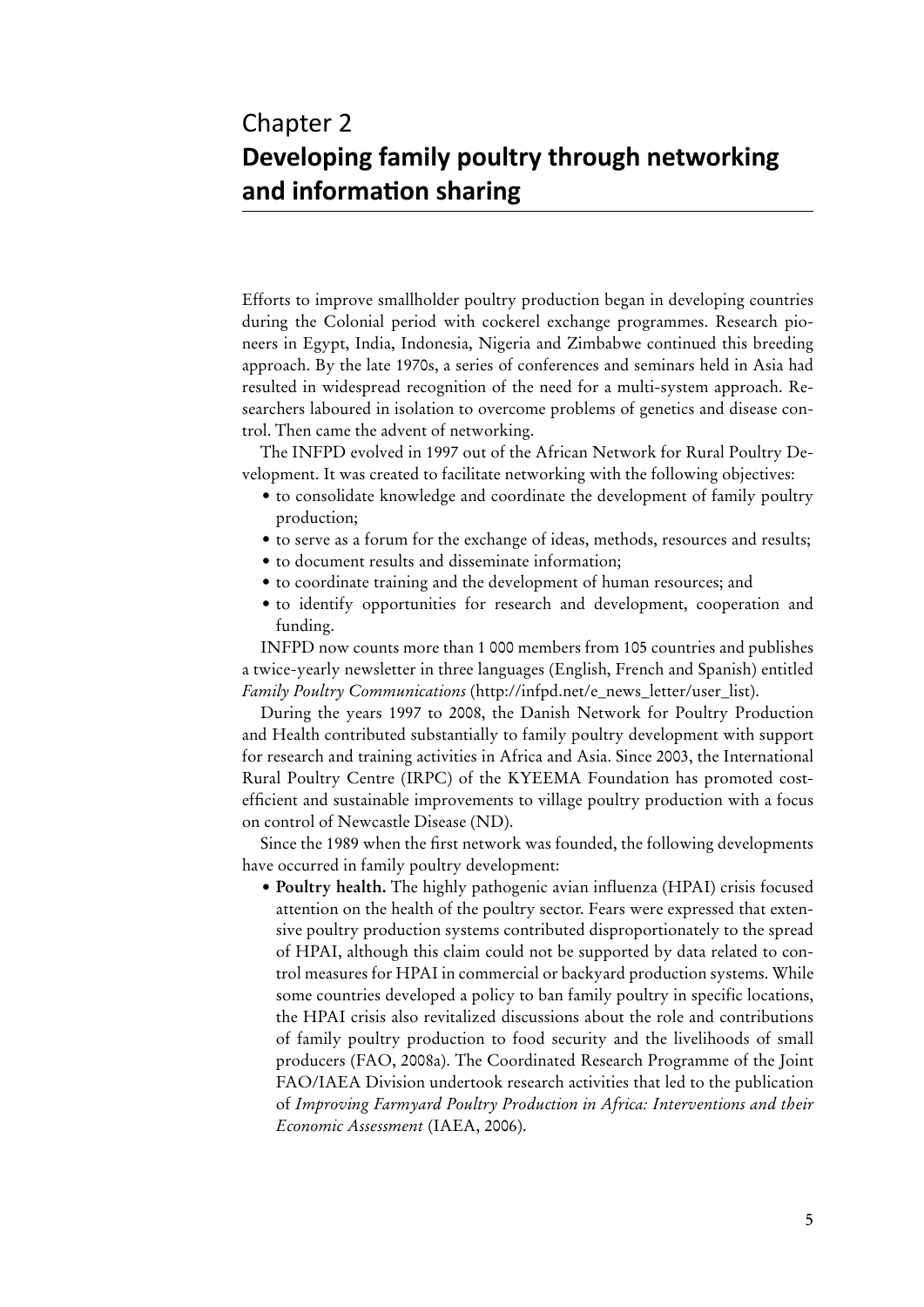- **• Vaccines.** Newcastle Disease vaccines were developed in different Asian and African countries with funding from the Australian Centre for International Agricultural Research (ACIAR), which produced HRV4 and Strain I-2.
- **• Breeding.** Different researchers from countries in Africa, Asia and Latin America have characterized local breeds and presented breeding results.
- Feeding. The concept of the scavengeable feed resource base (SFRB) was developed, first tested in Sri Lankan villages and later modified for prediction in Nigeria. Unconventional feeds have been tested and feed resources of family poultry in Africa were reviewed (Sonaiya, 1995).
- **• Socio-economic role of family poultry.** Excellent examples of work in this field include analyses of the situation in Africa (Kitalyi, 1998) and Bangladesh (SA PPLPP, 2011). The sustained work in Bangladesh has demonstrated the importance of family poultry in the alleviation of poverty and the promotion of food security. In 2002, an INFPD/FAO electronic conference and an INFPD workshop, held in Dhaka, focused on ways in which African and Latin American countries could learn from Bangladesh ([http://www.fao.org/](http://www.fao.org/docrep/019/aq634e/aq634e.pdf) [docrep/019/aq634e/aq634e.pdf](http://www.fao.org/docrep/019/aq634e/aq634e.pdf)).
- **• Communication.** Useful publications include a technical manual on smallscale poultry production (Sonaiya and Swan, 2004), a compilation of unconventional feedstuffs (Sonaiya, 1995) and a technical evaluation of SFRB assessment parameters (Sonaiya, 2006). Research papers on all fields of family poultry production are regularly published in scientific journals, including the 'Small-Scale Family Poultry Production' section of the March and September issues of *World's Poultry Science Journal*. The INFPD subscription-based newsletter provides information to students and staff of more than 30 institutions, colleges and departments.

Several good practices and lessons learned for a "roadmap towards a more sustainable family poultry development" have been recognized as essential tools for designing more effective projects. These are collected in *Decision Tools for Family Poultry Development (DTFPD)* (FAO, 2014).

While some developing countries have long maintained interest in family poultry production (e.g. Bangladesh, Burkina Faso, Tanzania, Thailand), others have regained an interest in this form of production in recent years (i.e. Brazil, India, Senegal, Swaziland) or in more extensive forms of poultry keeping. The INFPD has underlined the importance of developing human capacity to support smallholder poultry production, as a means to improving the economic situation of poor households. The project "Smallholder Poultry Development" was therefore designed, with the financial support of IFAD, to train young scientists as Associate Poultry Advisers (APAs), and to share information and knowledge about the situation and development opportunities of family poultry among the concerned technical staff and development practitioners. The project organized three e-conferences on issues facing poultry breeding programmes, opportunities and constraints of poultry nutrition, and strategic interventions for family poultry through research and development, respectively. The findings and conclusions of these three e-conferences are summarized in this publication as a basis for future planning and implementation of family poultry development activities.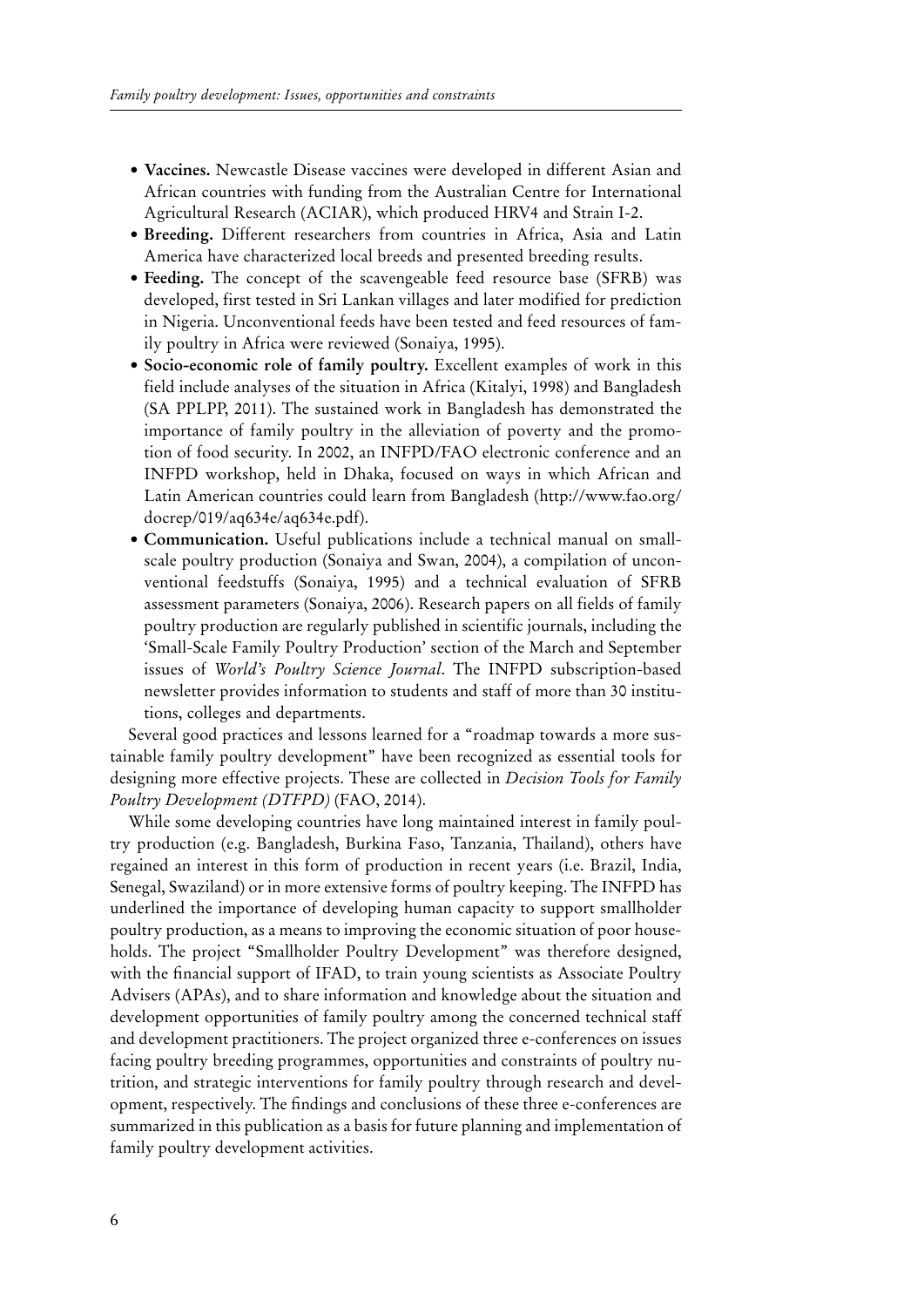# Chapter 3 **Technologies for family poultry development**

# **3.1 Approaches, strategies and options for sustainable family poultry development**

Empirical and circumstantial evidence from many developing countries shows that poultry development interventions can bring significant benefits to households, in terms of contributions to food security, women's empowerment and poverty reduction (Dolberg, 2008; Pica-Ciamarra & Dhawan, 2010). The marked increase in demand in recent decades for poultry products and livestock products, in general, has led most poultry-related development interventions to attempt to intensify traditional poultry systems (FAO, 2009). The most common approach has been the introduction of "improved" technologies in poultry breeding, feeding and health with the aim of increasing productivity. Such interventions have resulted in a variety of different outcomes for family poultry:

- **• Introduction of "improved" technologies in small extensive scavenging and extensive scavenging systems.** Generally, the aim of these interventions is to bring benefits to many households, as such interventions often address a large target group and the introduced practices can be easily passed on among producers.
- **• Upgrade of extensive scavenging systems to semi-intensive or small-scale intensive systems.** Generally, the aim of these interventions is to bring benefits to a few targeted smallholder producers, as they require a larger investment per household and relatively important changes in the allocation of resources in the farming system.
- **• Improvement of technologies in semi-intensive and small-scale intensive systems.** Generally, the aim of these interventions is to bring benefits to selected targeted producers, as only a limited number have intensive systems and access to inputs, services (e.g. credit, veterinary services, etc.) and markets.

Field experience in family poultry development indicates that interventions have to be well planned because of the many limiting factors (especially restricted communication, weak producer organizations, limited economies of scale and poor access to services, such as training, inputs, credit and markets). They also require investments in human and economic resources on the part of producers and development agencies. Numerous projects have failed to achieve their objectives due to inadequate approaches and strategies.

#### **Conservative** *vs.* **progressive approach**

Two different approaches towards family poultry development emerged from the e-conference discussions: (i) a conservative and (ii) a progressive approach. The former approach is used to preserve existing practices; the latter is used to introduce new practices. Table 2 lists the main elements that characterize the two approaches.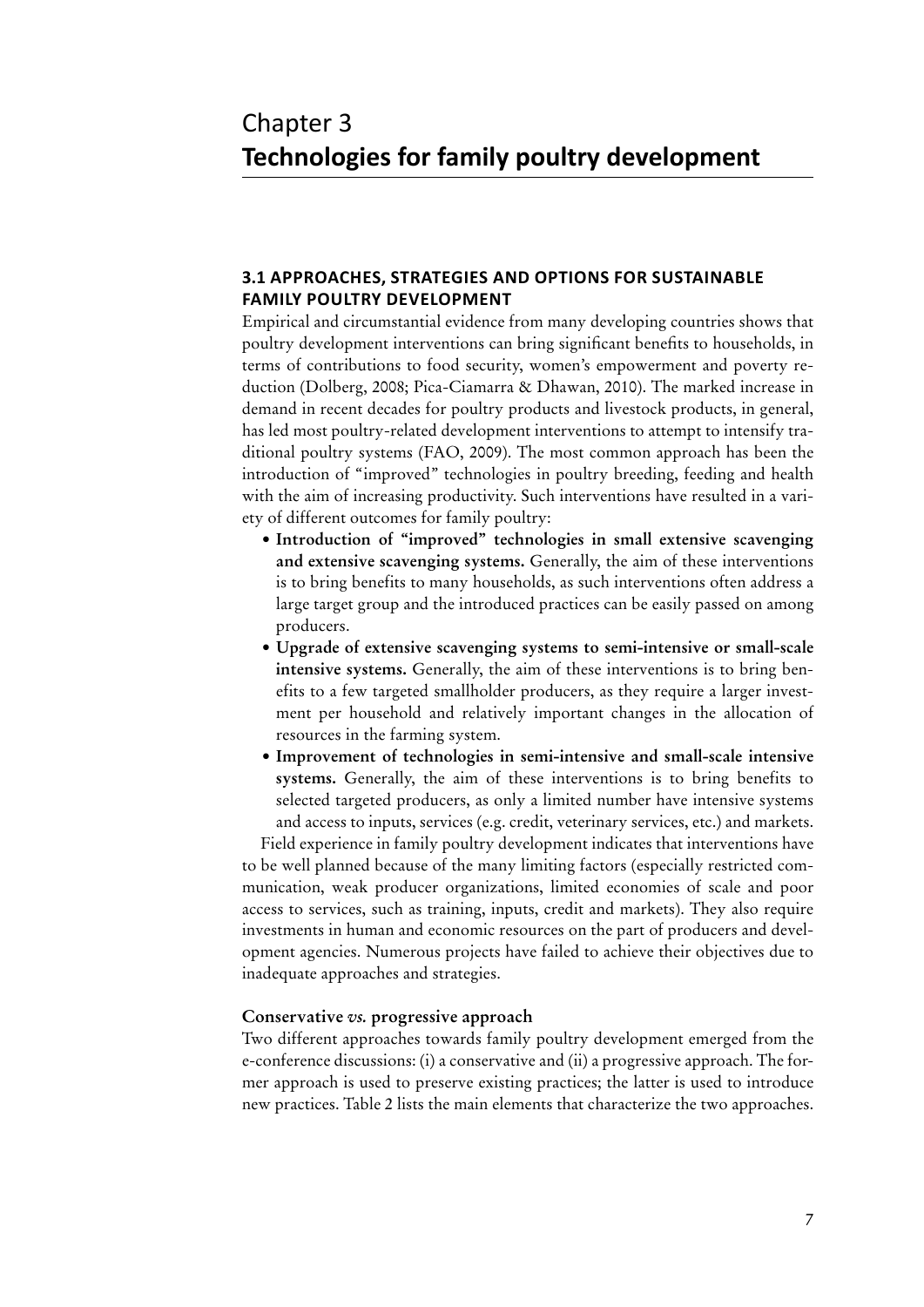| T T                                                                                                                                                                                                           |                                                                                                                                                                                    |
|---------------------------------------------------------------------------------------------------------------------------------------------------------------------------------------------------------------|------------------------------------------------------------------------------------------------------------------------------------------------------------------------------------|
| <b>Conservative approach</b><br>(preserving existing practices)                                                                                                                                               | <b>Progressive approach</b><br>(introducing new practices)                                                                                                                         |
| · Improvement goes against one of the main<br>characteristics that make family poultry                                                                                                                        | • Interventions are necessary to make family<br>poultry systems more sustainable.                                                                                                  |
| systems cost-efficient: "low input-low<br>output".                                                                                                                                                            | • Systems should be changed/upgraded<br>whenever technical improvements are                                                                                                        |
| • Producers have developed, through                                                                                                                                                                           | available.                                                                                                                                                                         |
| experience, the best possible practices for<br>poultry keeping under local conditions.                                                                                                                        | • Interventions that improve production<br>have the capacity to impact significantly on                                                                                            |
| • Any intervention to increase production                                                                                                                                                                     | profitability and income generation                                                                                                                                                |
| requires an appropriate level of poultry<br>technology that will involve additional<br>costs for the producer and make production<br>unprofitable.                                                            | • Interventions are necessary to ensure the<br>survival of family poultry, considering<br>the decreasing availability of the SFRB<br>(e.g. due to the effects of climate change or |
| • Interventions for improved productivity                                                                                                                                                                     | urbanization).                                                                                                                                                                     |
| might affect marketing and quality<br>(e.g. change in organoleptic characteristics<br>of meat).                                                                                                               | • Improvement of family poultry production<br>systems by means of research and<br>development is crucial in order to achieve                                                       |
| • Certain constraints to improvement cannot                                                                                                                                                                   | gains in productivity and mortality reduction.                                                                                                                                     |
| be overcome: diseases, backward and<br>forward linkages, insufficient organization,<br>high cost of commercial feed, and reluctance<br>of younger generations to get involved with<br>family poultry farming. | • Small interventions in family poultry in<br>terms of "improved" husbandry practices<br>and "improved" diets can bring a significant<br>increase in productivity.                 |
| • Family poultry production is a secondary<br>and subsistence activity.                                                                                                                                       | • Improvements are necessary to meet the<br>growing demand for poultry products and to<br>meet standards for food quality and safety.                                              |

#### **Table 2.** Approaches to family poultry developments

The progressive approach is often adopted by development agencies, as they assume that it leads to more efficient and productive systems. As a matter of fact, development agencies tend to see innovation as the key to success. These agencies often promote standard technical packages that include the rearing of "improved" poultry breeds, the utilization of commercial feed, the creation of links with urban markets, and the delivery of vaccines, veterinary drugs and supplies. Lessons learned show, however, that a "one-size-fits-all" response is not successful. It is crucial to assess the feasibility and economic viability of family poultry interventions in each specific operating environment, and to develop an appropriate and tailored response in order to achieve sustainability. Family poultry development interventions should be cost-effective and respond to the needs, priorities and capacities of the targeted family poultry producers. The local culture, indigenous knowledge, time and resources of family poultry producers and the social perception of family poultry development should be taken into account when determining which development approach fits best. Many development interventions have failed because they did not respond to the needs of the family poultry producers and because the technologies introduced were not suitable to local conditions.

The conservative approach seems more appropriate for remote village conditions, where the introduction of new technologies is challenging and poultry production is subject to many constraints (see above). On the other hand, the progressive approach seems more appropriate for family poultry producers living in villages with better access to communication technologies and for those living in peri-urban areas. These producers usually have easier access to services (particularly health, extension, and credit) and to input and output markets.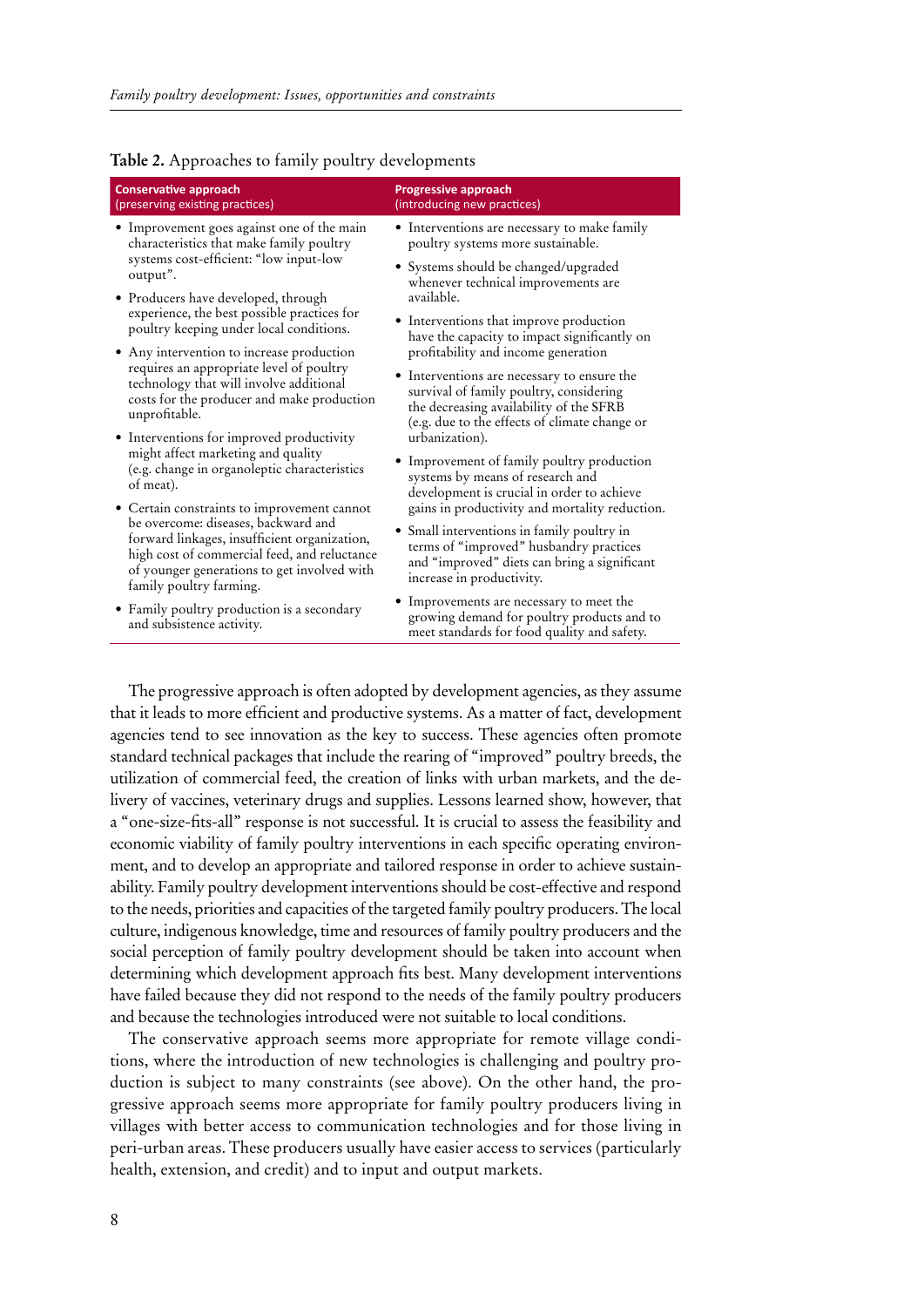## **Family poultry production systems and development**

The choice of development strategy should be based largely on the local context and access to markets and services (e.g. vaccination, health, credit). Certain aspects related to the family poultry production system should also be taken into consideration when developing an effective development strategy (Table 3).

Intensive family poultry systems are more open to technological and economic improvements than scavenging systems. Indeed, the higher outputs of the former systems increase the opportunities for making improvements sustainable and economically viable for those wishing to become dedicated poultry farmers.

#### **Single vs. multiple interventions**

Development interventions should respond to the specific needs of the target group and, therefore, may involve single or multiple stages. Nonetheless, interventions focused on a single component of the production system (e.g. feeding, housing, health or breeding) often yield little improvement in family poultry production, as other constraints may arise and hamper productivity. For example, mortality reduction through vaccination or improved housing does not improve efficiency and profitability of family poultry systems if producers cannot provide sufficient feed, should they wish to sustain a larger flock.

With multiple interventions, certain technical components of the poultry system can be given priority, depending on the needs and local context. By and large, experience shows that interventions for improved health, housing and feeding are a precondition for breed improvement. It is difficult to achieve higher productivity from improved breeds in unimproved traditional production environments, as these birds are less resistant to diseases and require better feeding (FAO, 2010b). However, experiences, such as that of Kuroilers in India, show that the introduction of improved breeds can act as an incentive for the adoption of "improved" poultry practices. The constant availability of day-old chicks is a key factor in determining the success and sustainability of such interventions.

In promoting the introduction of new technologies, it is crucial to carry out "hands-on/learning-by-doing" training and a follow-up by technical agents, and not limit the training to a one-to-two-day theoretical session. Training sessions facilitate the understanding and acceptance of technologies and are important for the sustainability of development activities. Exchange visits among family poultry producers are also an important element for building capacity.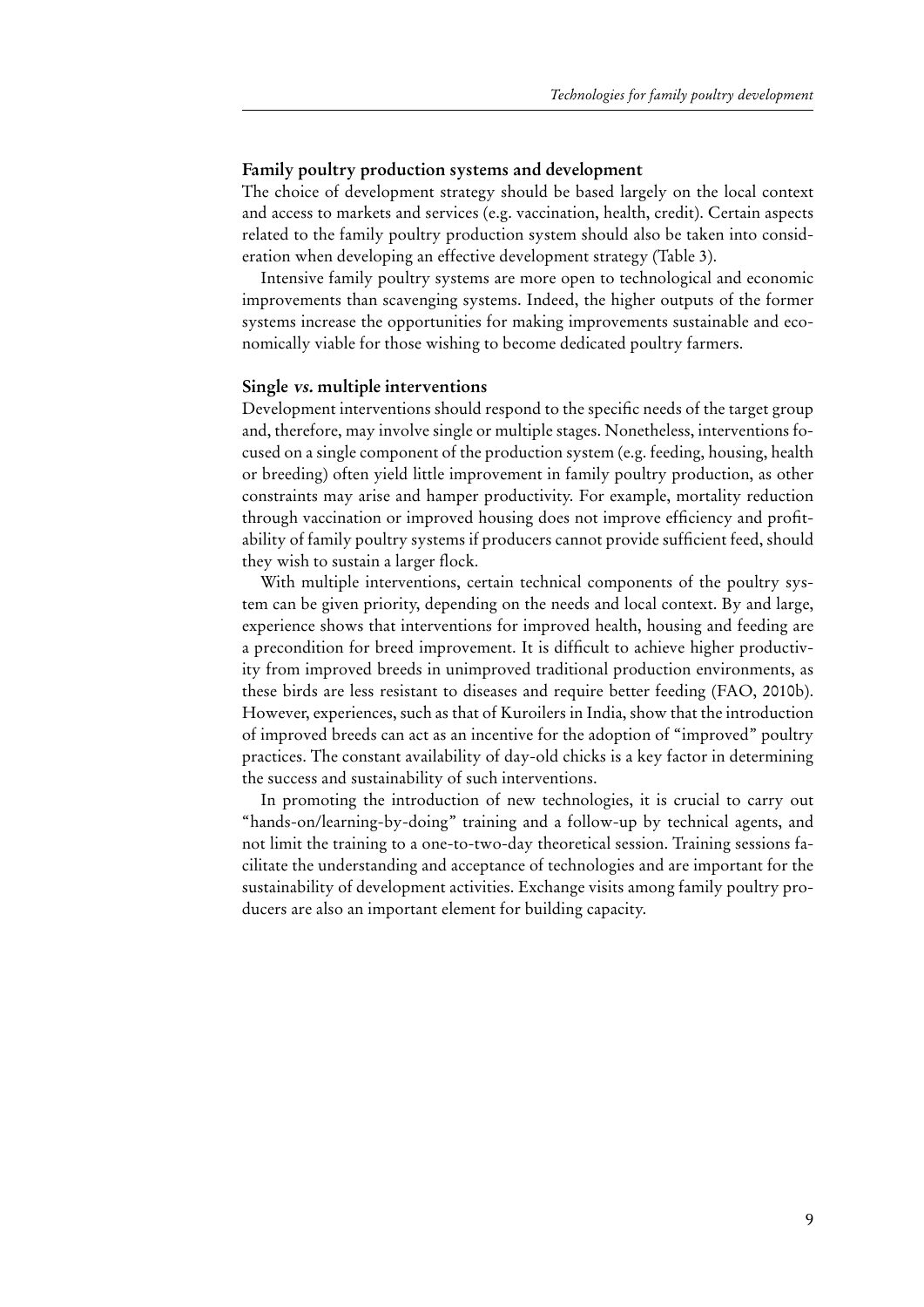| <b>Production</b><br>system                               | <b>Considerations</b><br>for development interventions                                                                                                                                                                                                                                                                                | <b>Development</b><br>strategy                                                                                                                                                                                                                                                                                                                                                                                       |
|-----------------------------------------------------------|---------------------------------------------------------------------------------------------------------------------------------------------------------------------------------------------------------------------------------------------------------------------------------------------------------------------------------------|----------------------------------------------------------------------------------------------------------------------------------------------------------------------------------------------------------------------------------------------------------------------------------------------------------------------------------------------------------------------------------------------------------------------|
| Small extensive<br>scavenging and<br>extensive scavenging | • Particularly important for the<br>resource-poor.<br>• Constrained by the availability of<br>the SFRB.<br>• More sustainable systems as they<br>depend less on external inputs.<br>• Poultry feed does not compete<br>with food.<br>• Mostly use of local poultry<br>breeds.                                                         | • Low cost approach.<br>• Particular attention should be<br>placed on the cost-effectiveness of<br>the improvements (due to the low<br>outputs of the system).<br>• Family poultry can provide a<br>vital livelihood support within<br>mixed farming systems and act<br>as a stepping stone to alternate<br>livelihood activities for those who<br>aim to significantly alter their<br>production systems.           |
| Semi-intensive and<br>small-scale intensive               | • High productivity is necessary for<br>the activity to be profitable.<br>• Dependent on the availability of<br>input and output markets and<br>services.<br>· Provides part or full-time income-<br>generating employment to youth<br>and women.<br>• Mainly use of genetically<br>improved crossbred poultry.<br>• Market-oriented. | • Particular attention should be<br>placed in a thorough economic<br>and financial analysis before<br>investment, with particular<br>reference to the capacity to<br>compete with imported frozen<br>poultry products and with the<br>integrated large-scale poultry<br>operations within the country.<br>• Focus on input and output<br>markets, on services, and on<br>developing networks/groups of<br>producers. |

|  |  | Table 3. Considerations for development interventions and strategies |  |  |
|--|--|----------------------------------------------------------------------|--|--|
|  |  |                                                                      |  |  |

| Key points                                                                                                                                                                                                                                                                                                                                                                                                                                                   |
|--------------------------------------------------------------------------------------------------------------------------------------------------------------------------------------------------------------------------------------------------------------------------------------------------------------------------------------------------------------------------------------------------------------------------------------------------------------|
| There are two distinct approaches to family poultry development: a conserva-<br>tive approach (for preserving existing practices) and a progressive approach (for<br>introducing new practices).<br>Poultry development interventions should be tailored to the socio-economic, cul-<br>tural and logistical conditions.<br>An appropriate development strategy should be developed according to the char-<br>acteristics of the poultry production systems. |
| The likelihood of success of interventions is higher if constraints characterizing<br>a specific family poultry production system are addressed in a holistic and inte-<br>grated manner.                                                                                                                                                                                                                                                                    |
| With multiple interventions, field experience indicates that the sequencing should<br>give priority to improving health, feeding and housing conditions before breed<br><i>improvement.</i>                                                                                                                                                                                                                                                                  |
| "Hands-on/learning-by-doing" training, exchange visits for family poultry producers,<br>and follow-up sessions have all proven to be effective ways for building capacity.                                                                                                                                                                                                                                                                                   |

<sup>&</sup>lt;sup>1</sup> This includes techniques for reducing predator losses of chicks from day old to one month old.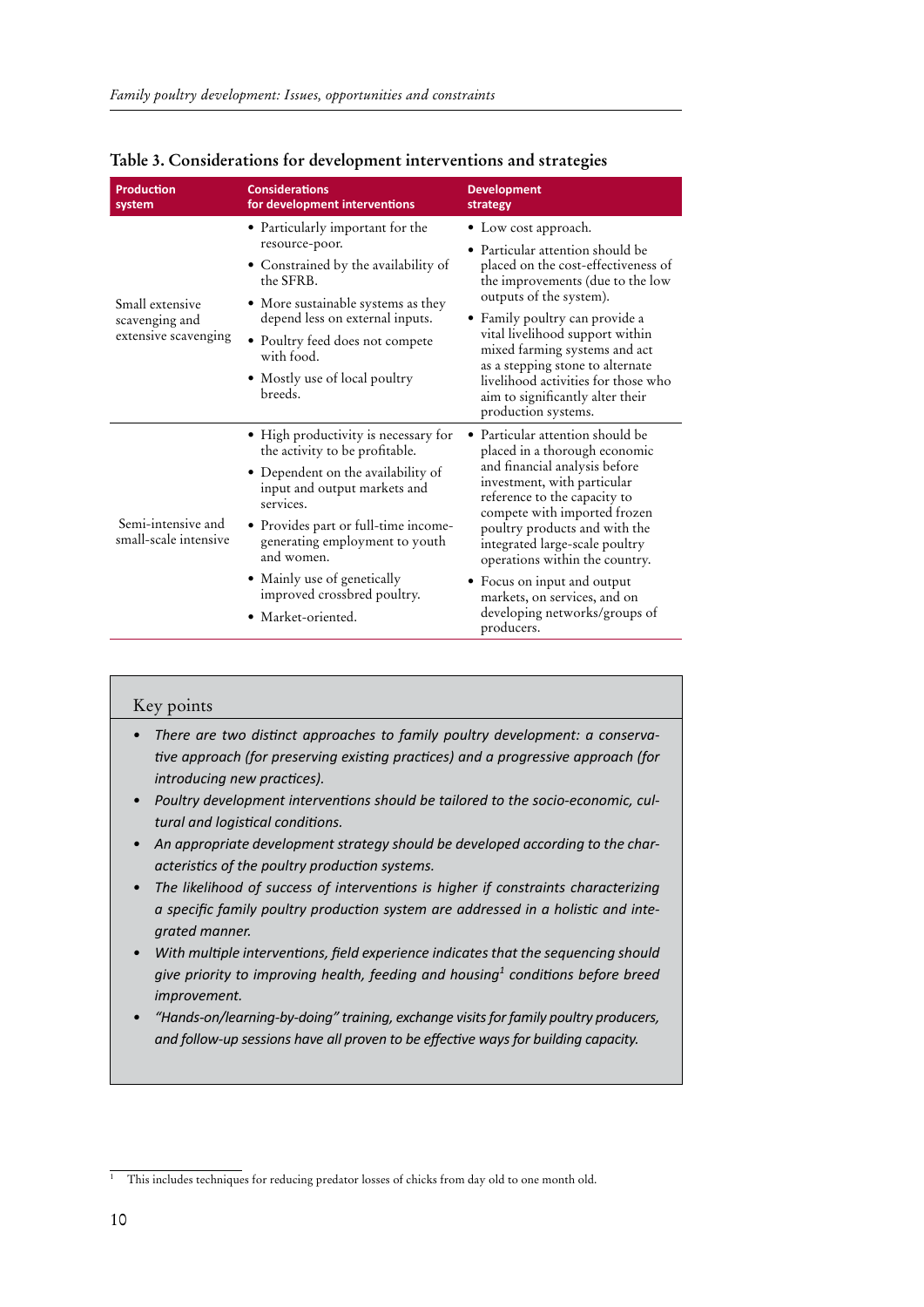#### **3.2 Breeding**

During the first e-conference on the theme **"Opportunities of poultry breeding programmes for family production in developing countries: The bird for the poor"**, the participants agreed that a careful situation analysis of the perceptions and priorities of poultry keepers is a must before any recommendations about type of production system and number and type of birds can be made. Preferences for specific types of birds may depend on various factors; hence, recommendations need to be location specific. A single type of bird may not be suitable for all conditions. Suitability is dependent on a variety of factors, such as household resources (including time and commitment), and whether the objective of poultry rearing is to meet household needs or to access markets and earn a sustained livelihood.

Scavenging systems in villages that incorporate local poultry breeds and maximize the use of the scavenging feed resource base tend to be very robust, as demonstrated by their existence in many rural areas of the world in the absence of external interventions. Eggs and meat are produced under this system at low cost by scavenging birds without supplementation with commercial feed. There was a general consensus that the most appropriate poultry for this system are local breeds with improved productivity, adaptability and disease resistance. The use of local breeds also favours the conservation of indigenous breeds; its self-propagation capability ensures sustainability and very low dependence on external agencies/persons. It is also cost effective and satisfies consumer preferences for eggs and meat of local birds and cultural linkages. This satisfies the needs of poor groups unable to cope with the requirement of improved birds, or who keep these birds in very limited number for household food security and supplementary income generation only. The importance of conserving local breeds was stressed because of their hardiness, disease resistance and ability to cope with harsh environmental conditions. The strengthening of existing informal-traditional systems of breeding and supply of chicks was emphasized for remote rural areas, where regular crossbred chick supply is not possible.

Breeds that have low input costs with improved productivity are recommended for semi-intensive systems. These may be crosses of local with exotic breeds or crosses of two exotic breeds/lines designed to contribute improved productivity in line with increased investment. The small-scale intensive system should be based on commercial broiler or layer breeds. The success of this system depends on regular and timely supply of chicks and good feed, existence of strict disease control and proper marketing. Given the potential for poultry feed requirements in semiintensive and intensive systems to compete with human food requirements, the participants emphasized the importance of determining locally available feed that reduces reliance on crops destined for human consumption. In some regions the land available for cropping is reducing as result of urbanization and human population growth. This has greatly reduced the scavenging feed resource base making supplementation via cafeteria feeding and self-mixed rations essential.

Development/selection of suitable breeds for family producers requires an agency or appropriate organizational structure with all the facilities for a breeding programme, appropriate multiplication and distribution networks for supporting poor farmers taking into account the respective country's situation. Considering the limitations, potential and interests of the different institutions concerned, including governments,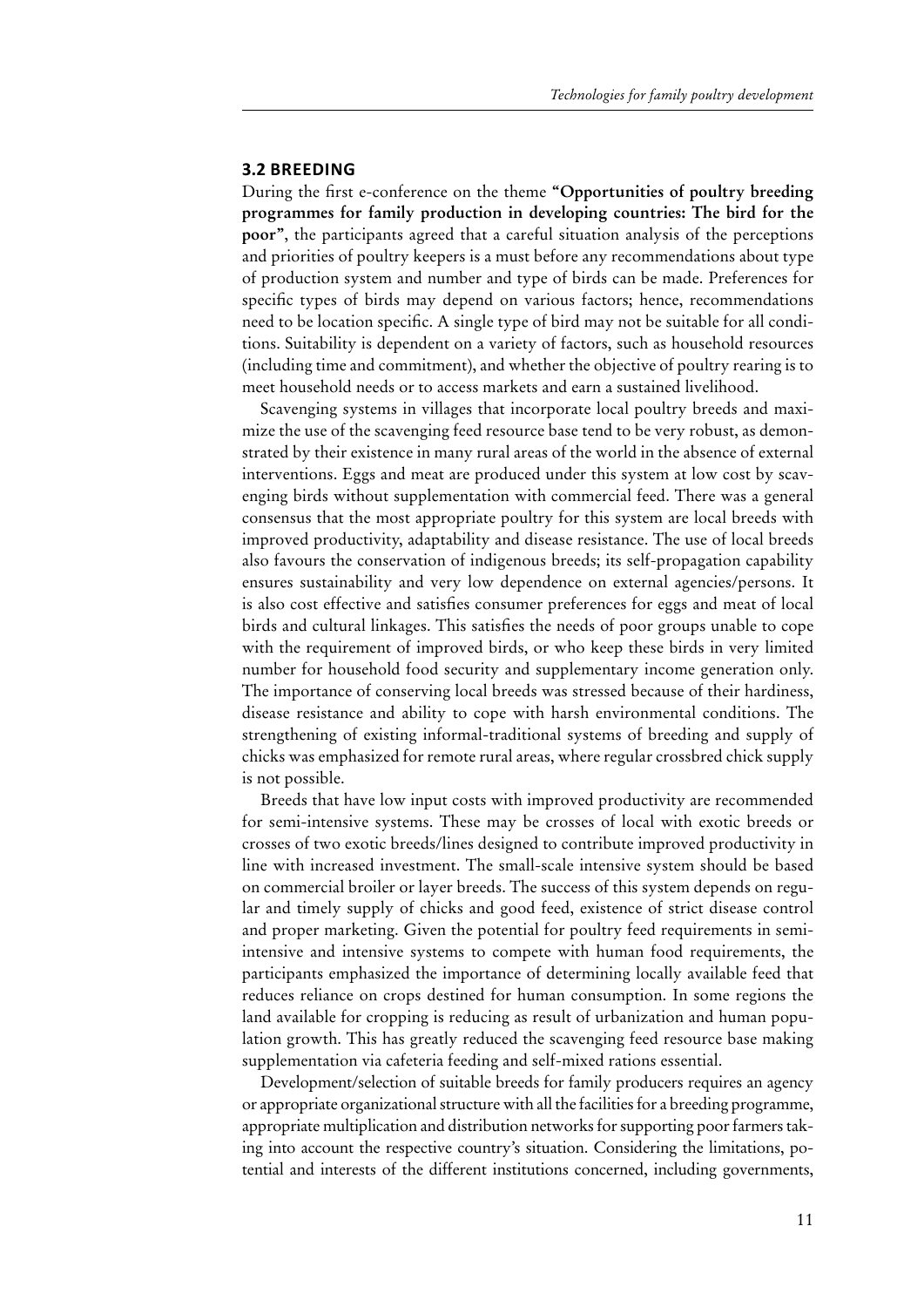the private sector, research institutes and NGOs, an effective and efficient programme should be designed that can benefit poor producers as well as the country. Within the private sector there are limited organizational structures for breeding programmes of native breeds and their crosses. The public/government sector, however, is responsible for livelihood issues relating to the poor. Hence, it was decided to place government institutions in charge of breeding strategies. The strategies should comprise intra-population selection for the improvement of native breeds. It was also deemed desirable to involve farmers' cooperatives in improvement programmes that are location specific for the native breed/ecotype.

When producing crossbreds to be used for semi-intensive systems, pure exotic breeds (Rhode Island Red, Black Australorp and Fayoumi, etc.) should be kept in central breeding centres. Crossbreds have the advantage of benefiting from heterotic effects (increase in the fitness and reproduction traits up to 25-40 percent), with the proviso that F1 should be the terminal cross. Organizational structures for breeding programmes of native breeds/crossbreds for scavenging and semi-scavenging systems have been set-up under the government sector in Bangladesh, Ethiopia, India, Kenya, Malawi, Nigeria, Thailand and Viet Nam, which is a good indicator of a better future for family poultry. In the case of small countries, joint ventures may be attempted for future breeding programmes, sharing infrastructure facilities and a common gene pool. This can assist in the development of breeds for use in a number of countries with similar conditions, and which share the same breeding objectives.

The development of suitable germplasm by poultry research institutions or agricultural universities alone is not sufficient to benefit family poultry producers with improved breeds. This also requires multiplication and distribution networks, which frequently operate below requirements. These responsibilities may be shared, however, with universities/research institutions working on genetic improvement of indigenous chickens and farmer cooperatives on multiplication and distribution. Mini hatcheries can be established in communities. IFAD has already demonstrated in Bangladesh that poor women can successfully handle mini-hatchery technology [\(www.ifad.org/lrkm/pub/hatchery.pdf\)](http://www.ifad.org/lrkm/pub/hatchery.pdf).

Conservation of a particular breed requires a complex management system based on scientific principles. This can be costly and requires thorough planning, a source of regular financing and follow-up on action plans. The first step is to carry out a survey of the breeding tract. This should clarify the types and present status of local breeds and the requirements, habits and management practices of farmers. FAO recommendations stipulate that performance data are collected from several locations along with data about farmer and consumer preferences. This type of information is only rarely available in developing countries. The selection of native breeds/ecotypes should be based on representative samples of clearly defined genetic stocks from the areas.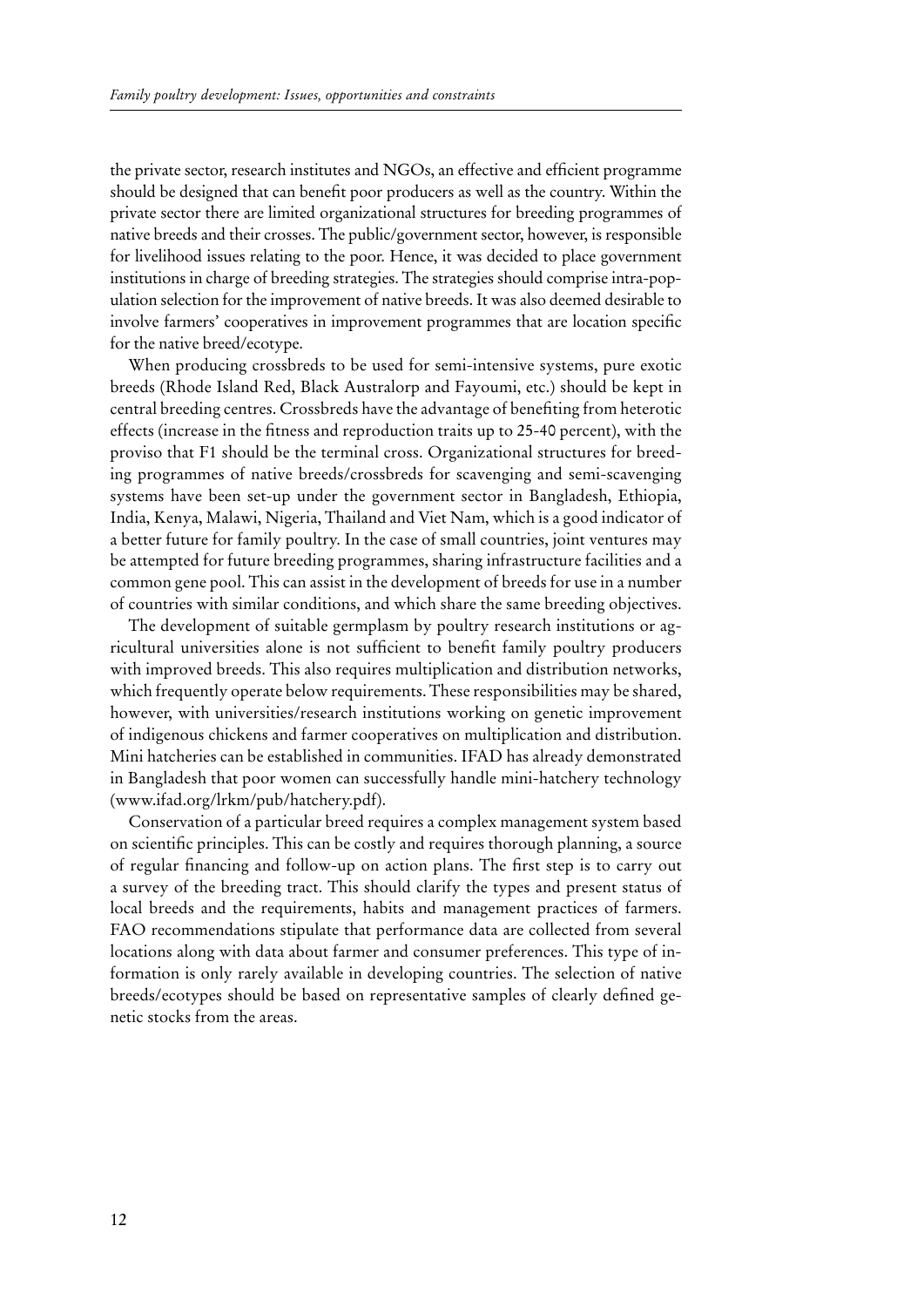#### Key points

- *• Native/local breeds are considered the bird of choice for the traditional scavenging system. These breeds ensure self-sustainability and fulfil various sentiments attached with native fowl and its conservation. Improved native breeds or crosses of native with exotic breeds may be a good option for farmers in a position to fulfil the additional requirement for supplementary feeding and proper housing of improved birds, however, use of crossbred chickens requires a supply system that produces the crosses.*
- *• Birds that have low input costs and improved productivity are recommended for semi-scavenging systems. These could be crosses between native and exotic breeds or crosses of two exotic breeds/lines. Scavenging should comprise a substantial part of the total feed with locally available feed ingredients accounting for the remainder.*
- *• Systems with scavenging birds are facing problems of reducing homestead area and natural feed resources in many locations. Under such conditions producers can be motivated to adopt more appropriate approaches to improving livelihoods, such as semi-intensive and small-scale intensive poultry production. The small-scale intensive system is also suitable for part or full-time self-employment for rural youth or women. Commercial strains of either broilers or layers should be used for this system. To ensure success, the system requires a regular and timely supply of chicks and good feed, the existence of strict disease control and proper marketing.*
- *• There are rarely sufficient organizational structures for breeding programmes to develop and distribute suitable germplasm forscavenging and semi-scavenging systems. Joint programmes between the public sector and farmers' cooperatives are more likely to fill this gap than the private sector. Identification, characterization and improvement of native breeds/ecotypes and the development ofsuitable crosses should be the responsibility of research institutes. Local farmers/farmers' cooperativesshould be involved in identification of the required traitsfor inclusion in the breeding programme. These may include broodiness, meat pigmentation, flavour or other specific traits associated with the particular breed known to the local farmer.*
- *• Specialization in parts of the chicken value chain may be an appropriate option for semi-intensive and intensive family producers, but will require corresponding organizational structures.*

#### **3.3 Feed resources and feeding**

During the second e-conference on the theme **"Family poultry interactions with other production systems (forestry, tree crops, annual crops, large animals, fisheries, etc.): Nutritional opportunities and constraints"**, the participants agreed that assessing the availability of locally available/produced feed resources is important for all four family poultry production systems. For the two scavenging subsystems assessment of the SFRB is crucial. Furthermore, the accuracy of existing assessment methods could be greatly improved by including the production performance of birds and the effect of seasons on feed resource availability. Since the impact of climate change on droughts and floods has been clearly established, there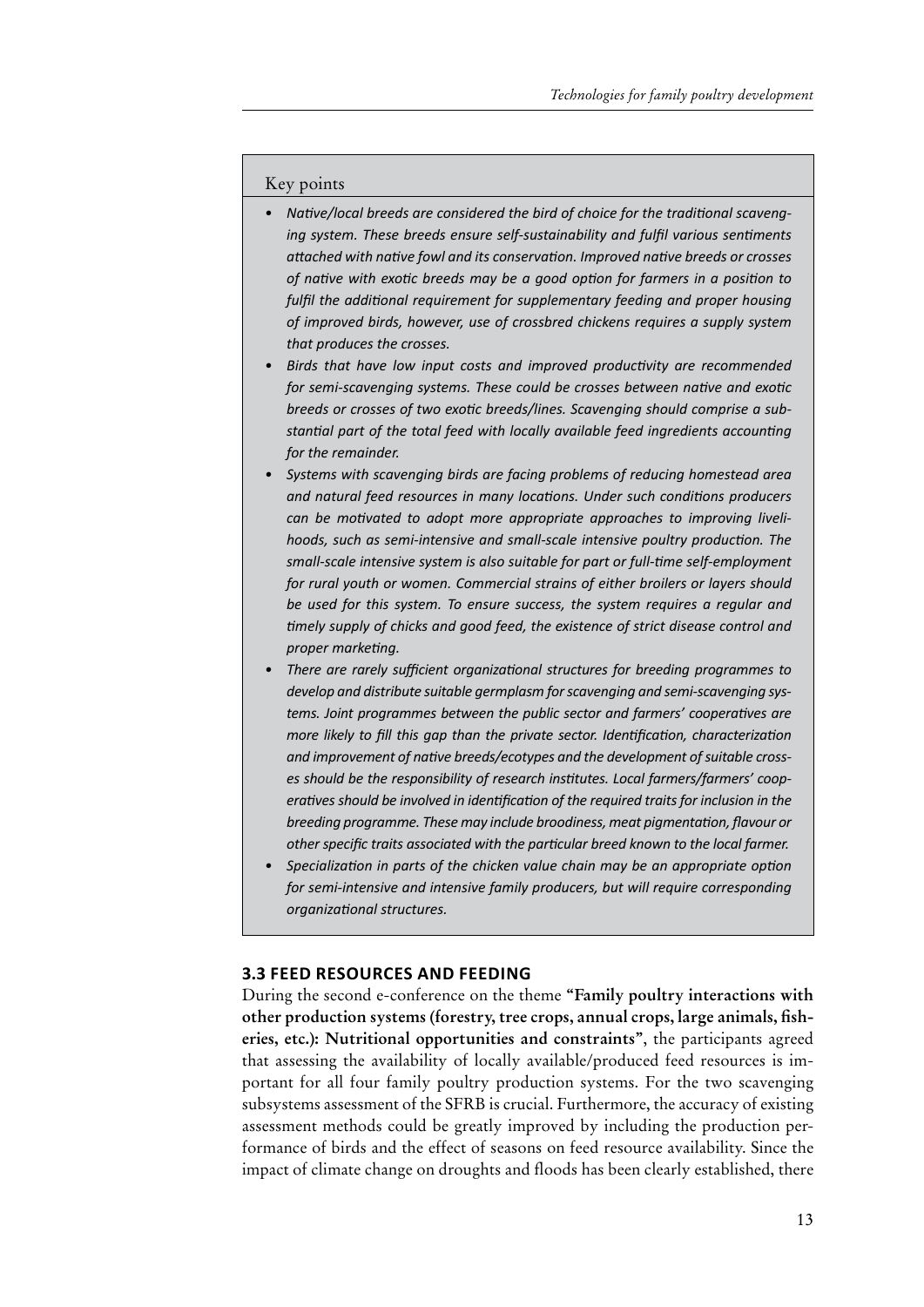is a need to generate data relating climate change to availability of all feed resources, including the SFRB. Further efforts are also needed to respond to the impact of climate change by identifying new feed resources and different techniques for using existing feed resources.

The integration of family poultry with other production systems, such as forestry, tree crops, annual crops, large animals, fisheries and so on, presents nutritional opportunities. However, chicken/duck integration into aquaculture systems poses problems when animal physiology and environmental degradation are taken into consideration. On the other hand, the integration of ducks into rice production systems has the potential to optimize soil fertility and water use, while geese into crop systems may promote weed control and soil fertility. More nutritional opportunities are found in the integration of family poultry with fruit and vegetable production, which utilizes droppings for composting, and the production of earthworms, which provides proteins for poultry.

The use of poultry feed made by commercial feed mills for family poultry production is receiving considerable attention among certain farmers. Family poultry farmers employing small extensive scavenging and extensive scavenging systems, in general, have poor knowledge and experience of commercial feeds, but those using semi-intensive and small-scale intensive systems are better informed about commercial feed and try to purchase the right type of feed for their birds. However, farmers may purchase incorrect types of feed to save birds from starvation during periods of scarcity in rural villages (with road access), and in peri-urban areas where alternatives to commercial feeds are not available.

The raw materials for commercial feed formulation are crop and animal products/ by-products and agro-industrial products/by-products of either local or imported origin. In developing countries, imported raw materials make commercial feeds costly and in the absence of enforced standards these are sometimes of poor quality.

The majority of participants to the e-conference viewed the use of commercial feed in family poultry systems as profitable, in spite of the higher feed cost, because of the much higher market prices of family poultry (more than double those of commercial strains of broilers and spent layers). The underlying assumption, here, is that the semi-intensive system is used. Where a small-scale intensive system is used to raise indigenous birds, it is assumed that buyers will still pay higher prices even though there will be no flavour advantage over commercial strains for the intensively raised indigenous birds. Where commercial strains are used, there will be no market price differential between family poultry birds and commercial farm birds.

A significant minority of participants to the e-conference provided the following rationale against the use of commercial feed in extensive family poultry systems:

- The genetic potential for growth and performance of indigenous unselected birds is too low.
- The ability to scavenge will be lost with *ad libitum* use of commercial feed.
- • Prolonged storage and rodents lead to wastage of feed and variation in feed quality.
- • Roads and transport services to markets for purchase of commercial feed and sale of table birds are poor.

Family poultry farmers using semi-intensive and small-scale intensive systems, both located in villages (assuming reasonable road access) and in peri-urban areas,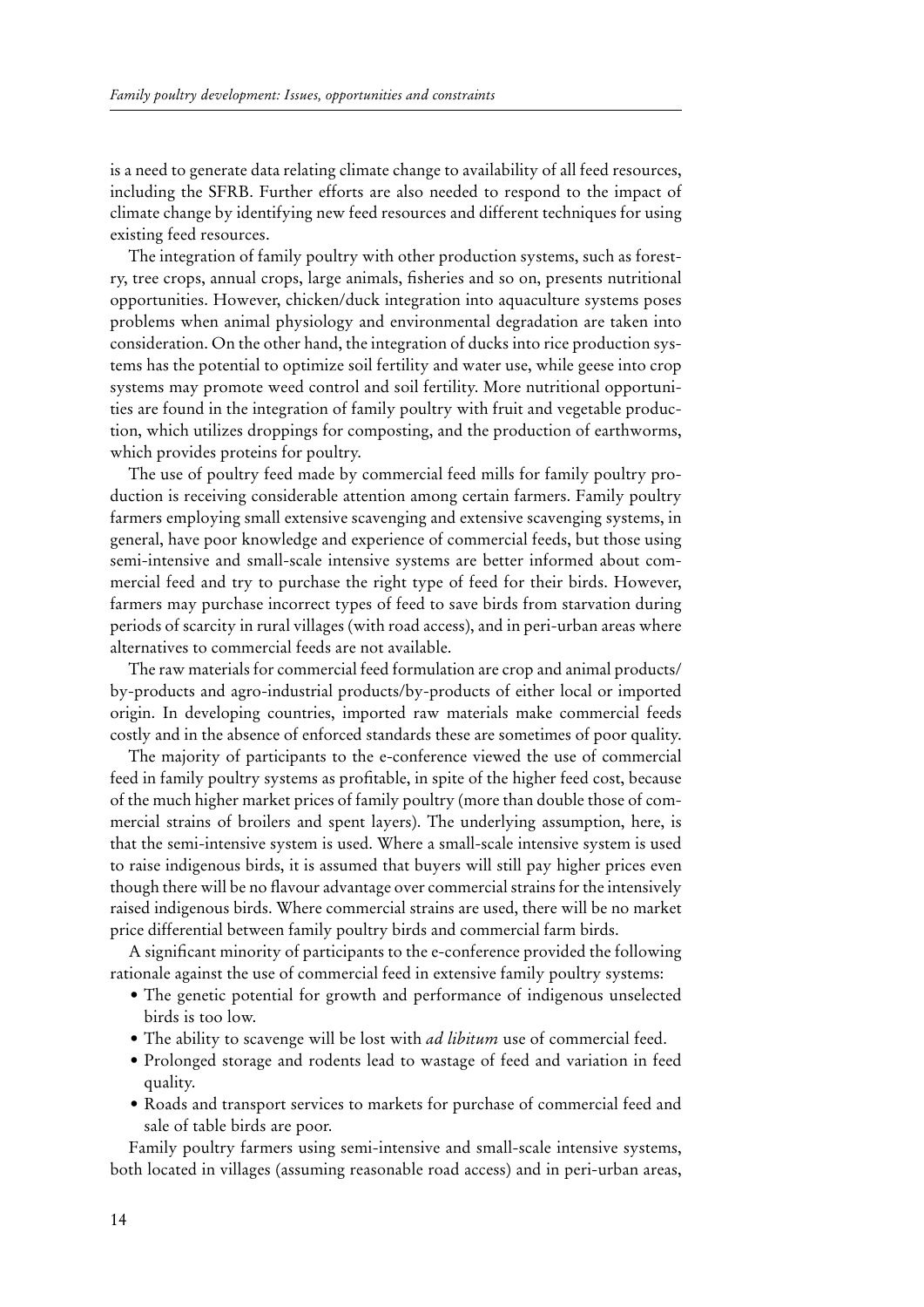should be able to use commercial feed as a supplement to scavenging or *ad libitum*, respectively, if the market prices of their birds ensure profitability.

Family poultry farmers using small extensive scavenging and extensive scavenging systems should be able to use on-farm mixtures of locally available feedstuffs as supplements to scavenging. These are to be prepared under the guidance of extension workers backed-up by well-equipped animal nutritionists.

A family poultry feeding system is based on a sustainable strategy of education, training and extension on feed resources and their uses. Such systems must be flexible enough to respond to the conditions in specific locations (regions), so as to incorporate the grains, agricultural by-products, homestead leftovers and vitaminmineral premix, or individual sources of vitamins or minerals in the feeding system.

The continuing education of family poultry farmers regarding types and quality of commercial feeds should raise awareness among them of their need for training on collecting (sourcing), mixing (formulating and compounding) and feeding (supplying, storage and offering) of commercial feed, as well as locally available (homegrown/home-mixed) feed.

A viable family poultry feeding system must be dynamic and flexible. It should respond to the need for facilities to train family poultry farmers and disseminate technologies generated by research. The location of supporting institutions, whether government, non-government or private sector organizations, must be decided carefully by each country, state or region.

#### Key points

- *• Family poultry feeding systems must be carefully planned and executed in collaboration with local consultants/experts and stakeholders, in relevant production systems, to enable family poultry farmers to benefit from technologies generated by the global R&D community.*
- *• Research on the possible impacts of climate change and the nutritional opportunities provided by other production systems (forestry, tree crops, annual crops, large animals, fisheries) to family poultry production systems needs to be developed, strengthened and supported.*
- *• Further research is needed to update current methods of assessing SFRB, and to improve knowledge of feed ingredients and nutritional requirements of birds in the different family poultry production systems.*
- *• Family poultry farmers should be trained on creep feeding of chicks, and supplementary feeding of growing and laying birds, so as to achieve higher productivity, outputs and profits.*

#### **3.4 Poultry health**

During the three e-conferences, poultry health issues were described as the major constraint on family poultry production, ahead of inadequate feeding, housing and value chain organization. Although disease control was identified as a key factor in family poultry projects, this should be implemented alongside other appropriate husbandry measures to ensure a good return on investments (Ahlers *et al*., 2009). As the majority of family poultry producers raise chickens, more information is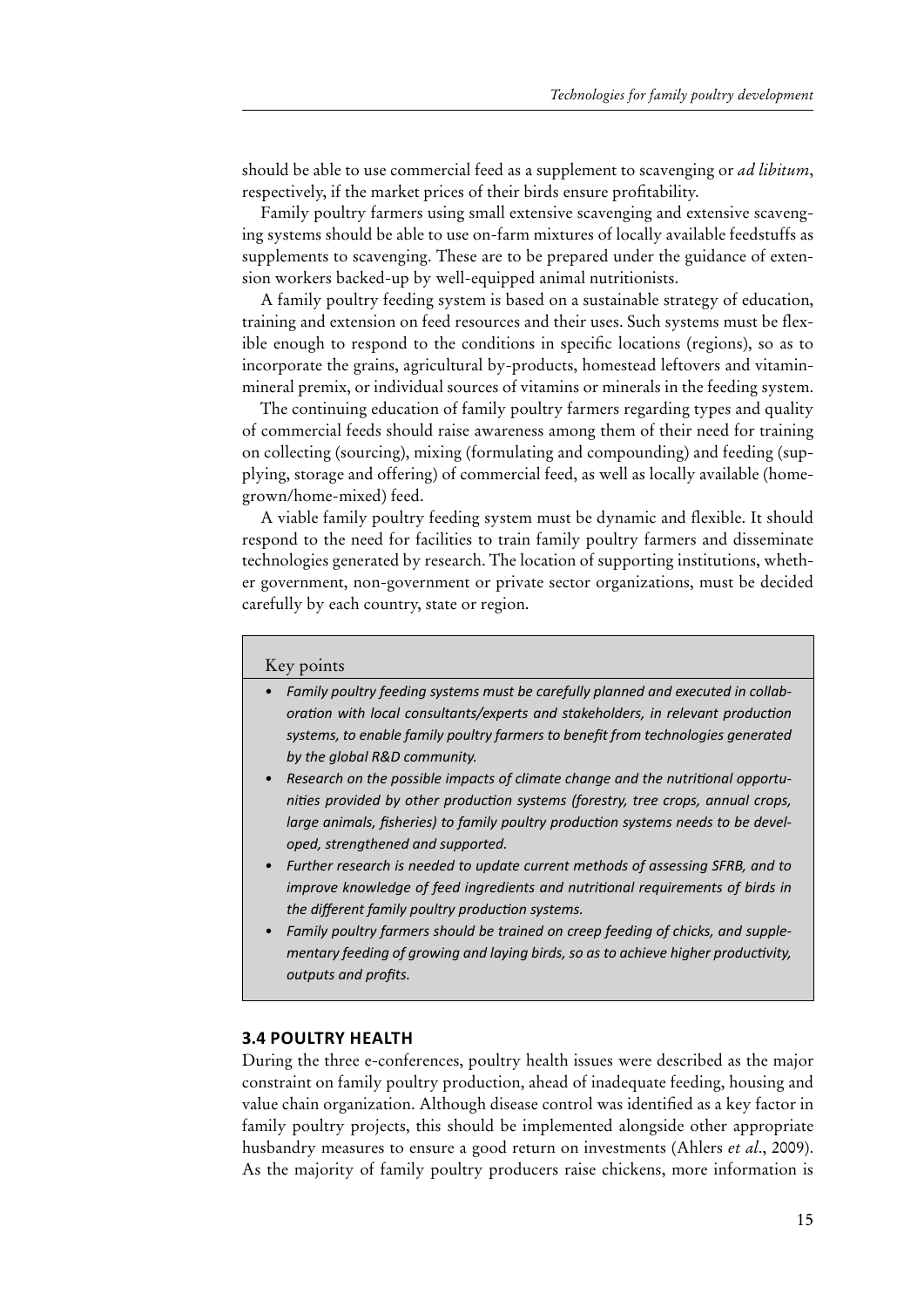presented here for this species than for others, such as mallard and Muscovy ducks, guinea fowls, quail and pigeons.

# **Vaccines and vaccination programmes**

Newcastle disease (ND) is identified as the major health constraint in chickens, with fowl pox becoming an issue once ND is controlled, especially in scavenging village chickens in Africa. Fowl cholera is also an important concern in Southeast Asia. The major concern for mallard ducks in Asia is duck plague. Vaccines are available to prevent each of these diseases. Different poultry vaccination models are in use in Africa, Asia and Latin America, reflecting the different ecological, economic and cultural circumstances in each region. The use of thermotolerant ND vaccines is essential in remote rural areas where cold chain facilities are lacking and a number of different strains and formulations are present (Alexander *et al*., 2004). The effective control of diseases such as ND is facilitated by:

- availability and affordability of appropriate vaccine (i.e. thermotolerant, small dose format);
- awareness among farmers of the importance of vaccinating their flocks;
- existence of sustainable delivery mechanisms including well-trained community vaccinators and cost-recovery mechanisms; and
- adherence to a vaccination calendar appropriate to local conditions.

Sustainable vaccination programmes against fowl pox, fowl cholera and duck plague would benefit from further research and development. Further research on improving the immune system of birds and, thus, their capacity to respond to vaccination is also merited. Malnutrition and mycotoxins are two factors that can lead to immunosuppression.

## **Women vaccinators**

In recognition of the central role played by women in family poultry, vaccination programmes in both Africa and Asia have focused on the inclusion of women as vaccinators. Significant empowerment of women has occurred when they became vaccinators and poultry advisers, assuring them an income and enhanced prestige within the village, and an enhanced role in family decision-making. In addition, money in the hands of women also tends to bring educational and nutritional benefits to children.

# **Practices to improve biosecurity**

Biosecurity is the implementation of measures that limit the introduction and spread of disease agents (FAO, 2008b). Biosecurity risks and requirements vary according to the production system involved; therefore, biosecurity practices must be tailored accordingly. The control of mechanical transmission of disease through fomites is relevant for family poultry producers. Both the scavenging feed resource base and commercial poultry rations could spread disease.

## **Food safety**

The highly pathogenic avian influenza subtype H5N1 highlighted the importance of food safety in family poultry production. In reality, the poultry industry has been dealing with a number of zoonotic diseases such as salmonellosis for a number of years. The increasing homogeneity of chicken breeds, increasingly dense stocking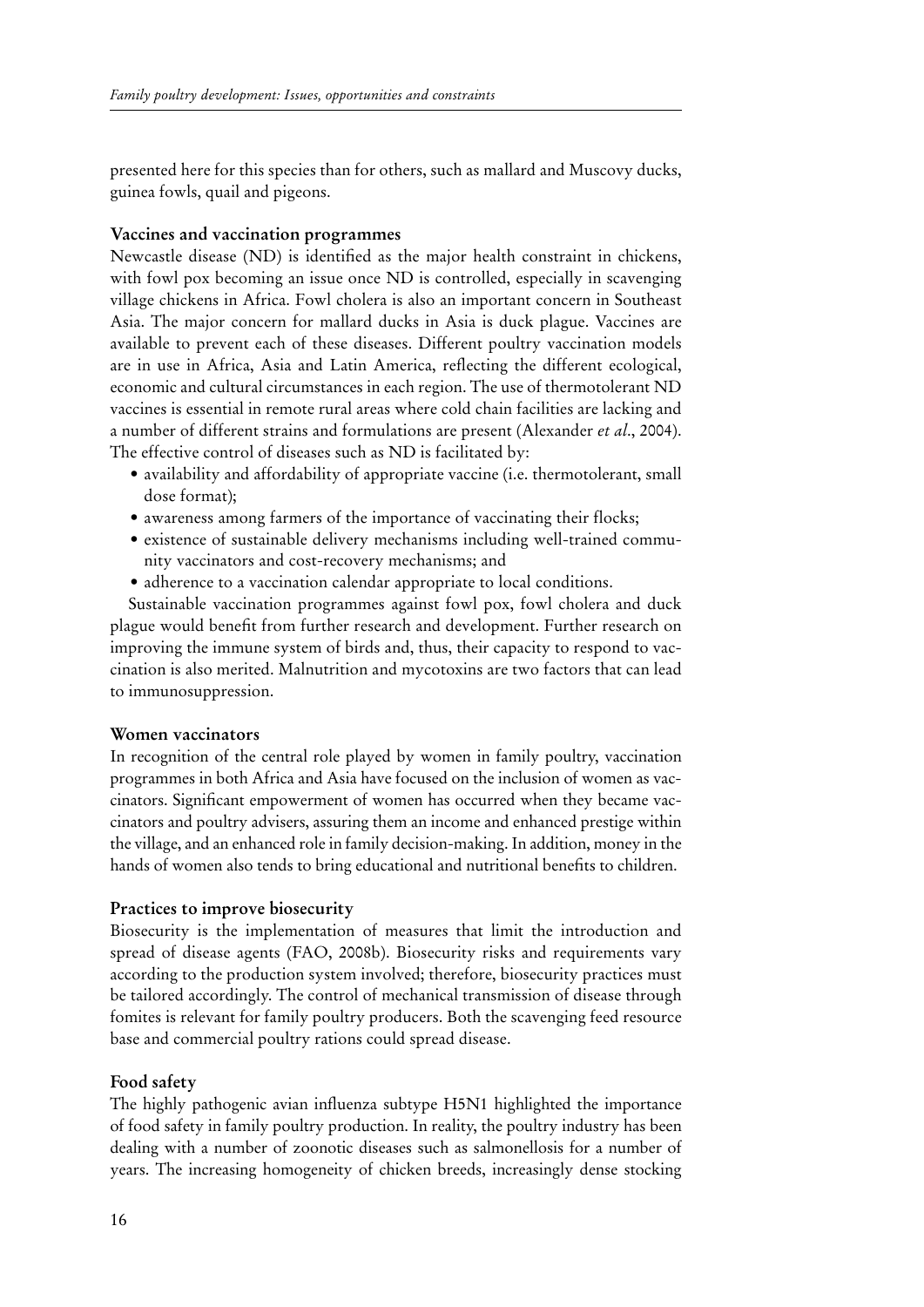rates and rapid movement between facilities has increased the rate at which zoonotic pathogens are emerging. Improvement to poultry health services and appropriate training of veterinary and poultry science graduates is essential to tackle food safety issues in an organized and efficient manner.

# **Veterinary services**

Health services for family poultry are deficient in many countries and require attention from national ministries and collaborating agencies (including the private sector, international organizations and donors). Strengthening poultry disease surveillance, prevention and control will make a significant contribution to poverty alleviation, food security and the early detection and control of zoonotic diseases, such as highly pathogenic avian influenza. In addition, it will contribute to women's autonomy and the increased participation of women in public spaces and decisionmaking.

## Key points

- *• Newcastle disease (ND) is identified as the major constraint to family poultry production in developing countries. However, once ND is controlled other constraints have to be addressed, such as other diseases (mainly fowl pox, fowl cholera and duck plague) or limitations of the scavenging feed resource base due to larger flock sizes.*
- *• Ensuring the involvement of women as vaccinators and advisors contributes to both effective poultry disease control programmes and the improved status of women in their households and their communities.*
- *• Institutional strengthening is required to ensure strong and sufficient extension and technical services to small farmers.*
- *• Effective vaccination programmes should be combined with appropriate biosecurity measures and practices to strengthen the birds' immune systems (e.g. good nutrition and control of mycotoxins on grains).*
- *• Sustainable vaccination programmes against fowl pox, fowl cholera and duck plague should be developed and implemented in the family poultry sector.*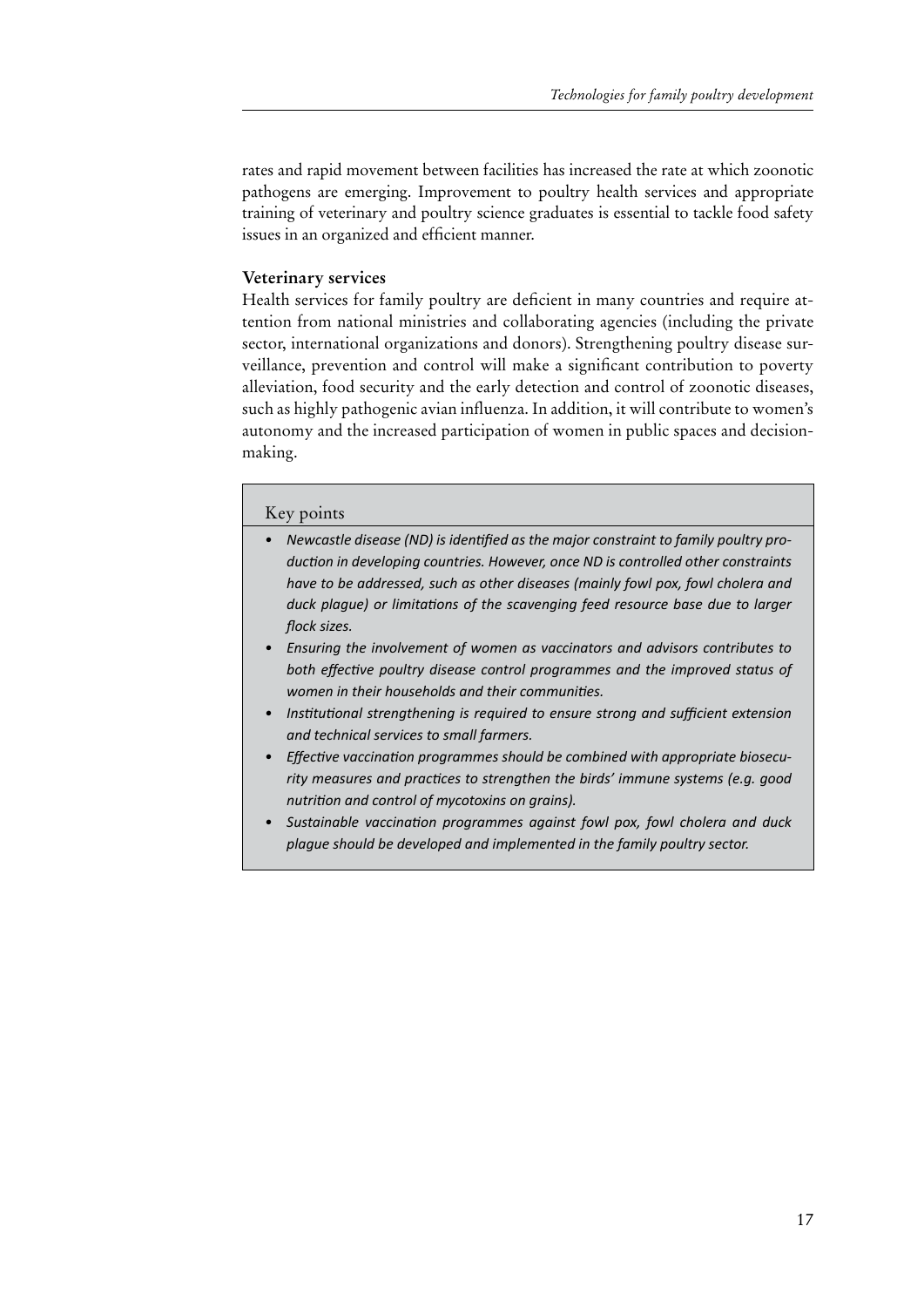# Chapter 4 **Addressing future needs for family poultry development**

Family poultry production has been widely perceived as a fast way to ensure food security, generate employment and income, and promote women's empowerment at a relatively low investment. Significant improvements can be achieved through strategic interventions if these are backed by appropriate policies and programmes of governments, non-governmental organizations, international agencies or donors. The 3Ps (policies, people and programmes) are key elements to address the needs of family poultry production in developing countries. Promising approaches have therefore evolved for developing programmes through policy support and the creation of enabling environments.

# **4.1 Policies**

Family poultry producers have limited direct influence on the development policies of governments in their countries. It is therefore important that their interests are represented by others, which may include national institutions and international agencies (e.g. FAO and IFAD), as well as networks of individuals interested in family poultry development, like the INFPD. Development agencies have both direct and indirect influence on the formulation of policy and its application, either through the implementation of projects or through the promotion of family poultry production on development agendas. Agencies that have contributed to such initiatives include ACIAR, DANIDA, FAO, IFAD, ILRI and the World Bank. Over the last two decades, these agencies, the INFPD and other networks such as the South Asia Pro Poor Livestock Policy Programme (SA PPLPP) were able to bring the potential of family poultry to the attention of governments in many developing countries. The Domestic Animal Diversity Information System (DAD-IS), hosted by FAO, has highlighted the importance of sustainable use of indigenous poultry genetic resources through its communication and information tool for implementing management strategies.

Successful government programmes have evolved in Ethiopia, India, Swaziland and Uganda as a result of national policies. In Swaziland, the Ministry of Agriculture emphasized the production of indigenous chickens (Swazi breed) by promoting special markets, supporting the creation of indigenous poultry groups/associations, and training farmers in improved management practices. Appropriate government policies implemented in Ethiopia, India and Uganda made Kegg Farms' enterprises with the Kuroiler possible. The government and NGOs in Bangladesh have adopted a policy to promote the *Sonali* bird as a means of generating employment among the underprivileged.

A roadmap for family poultry policies is essential to ensure that the socio-economically disadvantaged are able to make use of these potent tools to improve livelihoods and the position of women. To achieve these goals policy-makers need to be made aware of the real contributions that family poultry can make so as to ensure their active support. Local, regional and international conferences should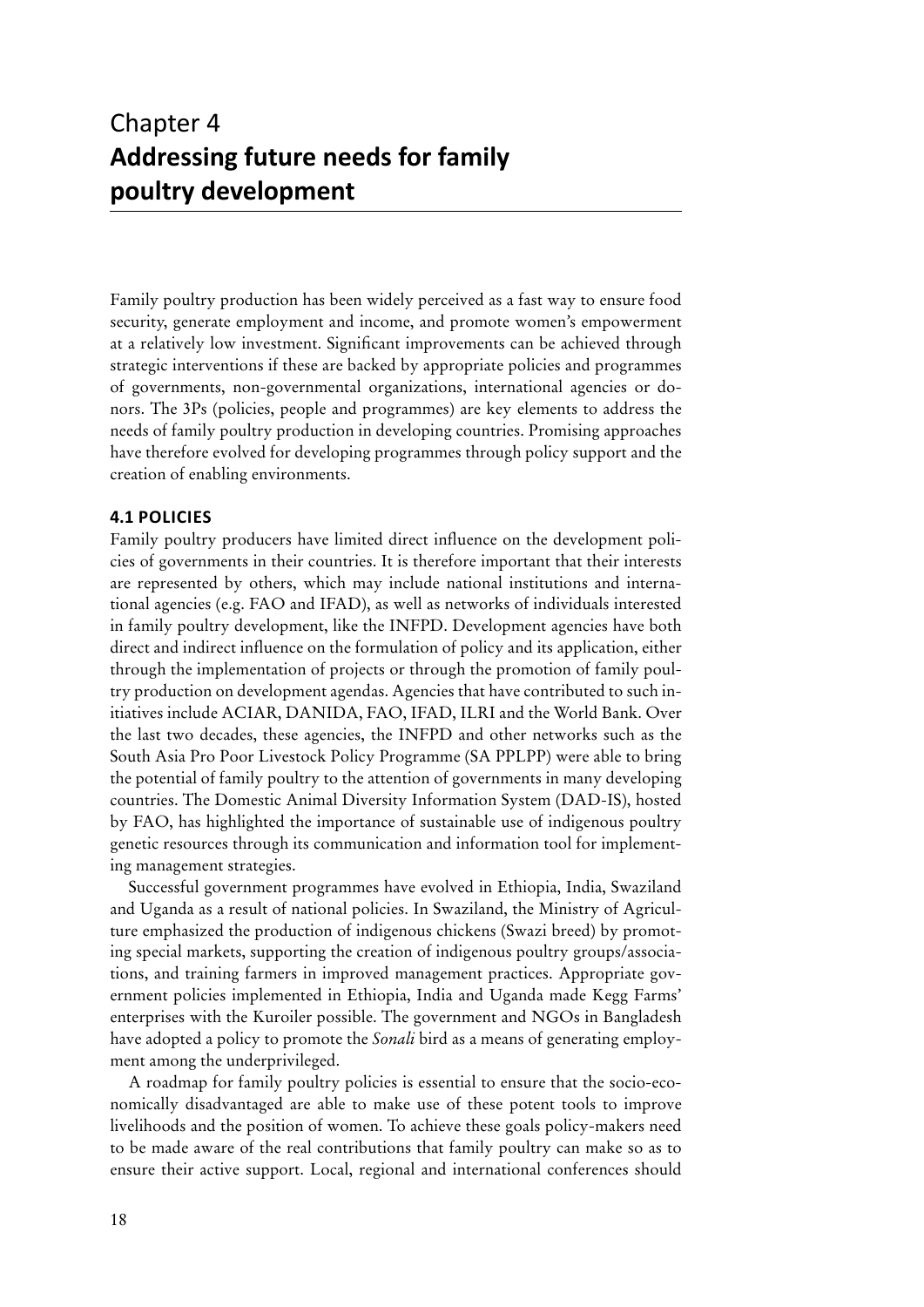facilitate open discussions among scientists in developing countries to determine future strategies and activities to make family poultry a valuable and viable asset for food and nutrition security. Four areas are of particular importance for achieving sustainable development of family poultry:

- government-supported development of genetic resources appropriate to the specific conditions of production (one type of bird may not be suitable for all conditions);
- utilization of new and existing local feed resources through different feeding techniques, taking into account the potential impact of climate change;
- • availability of quality vaccines and well-trained vaccinators; and
- access to credit.

There are numerous suggestions for the achievement of these objectives and a measure of research and implementation has been achieved. However, attention to family poultry in current poultry development policies has yet to gain momentum and the implementation of policies, where under process, is slower than desirable.

## **4.2 People**

Studies from various parts of the world have shown that family poultry production activities reach the poorest households and can act as an effective tool for poverty reduction. Stakeholders playing a pivotal role in promoting family poultry as a livelihood option include NGOs, international organizations and the private service sector. The formation of producer groups to deliver support services to poor farmers is a key issue for development and this concept receives the support of the majority of NGOs and other service providers. The support services provided include training for capacity building, supply of inputs and assistance for marketing. To achieve success and sustainability, however, the formation of producer groups needs to be combined with a Value Chain Approach, as exhibited by PRODEBEKA (Projet de développement du petit élevage dans la Kara) in Togo. Meanwhile, three NGOs in India (ANTHRA, BAIF and PRADAN) provide a total package of services ensuring backward (supply of chicks, feed, vaccination, medication and training) and forward (marketing of birds and eggs) linkages for poultry farmers. Another related NGO concept is the M4P (Making Markets work for the Poor) approach. This includes the introduction of systems analysis to assess how markets and basic services serve the poor and opportunities for change. In addition to these examples, producer groups play a vital role in creating platforms, establishing links with Microcredit and exchanging ideas (i.e*.* how microcredit can work to ensure different support services and project success).

Studies conducted by the NGO BRAC during different periods in Bangladesh and in some African countries (Tanzania, Uganda) have identified a series of requirements for women's empowerment. These include access to training, credit, inputs and markets provided in a sustainable way. A number of projects in Bangladesh<sup>2</sup> have demonstrated the positive impact of family poultry development on women's empowerment. The SA PPLPP has reported similar positive impacts from projects in other Asian countries. Development of family poultry production not only enhances the cash income of women, it also leads to their greater empowerment when they

 $\frac{1}{2}$  These are: Agricultural Sector Programme Support: Adaptive Research Project (ASPS II); Income generation for Vulnerable Group Development (IGVGD); Poultry for Nutrition (PFN); Participatory Livestock Development Project (PLDP); and the Smallholder Livestock Development Project (SLDP).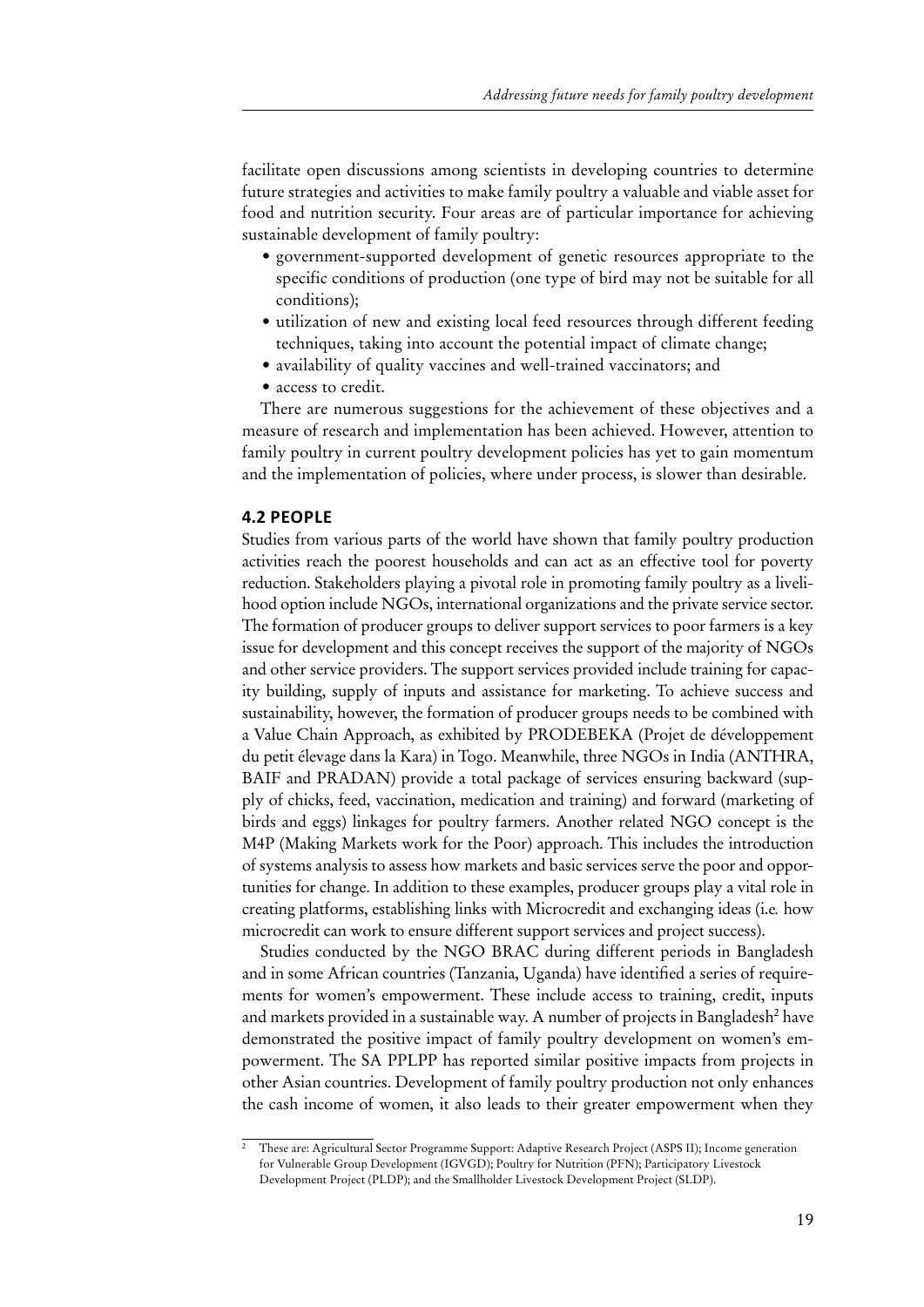participate as extension workers and vaccinators. Working as a poultry vaccinator provides self-employment opportunities, but also generates community respect, empowerment, self-confidence and dignity among the women involved.

## **4.3 Programmes**

Any organizational structure to support family poultry production must take into account the respective country's situation. The main points for consideration are covered by the STEPS approach:

- **• S=Structure:** government, private organization or NGOs for technical support and distribution of replacement stock, types of support and extension services, adaptability, forward and backward linkages, etc.;
- **• T=Technology:** easily adoptable, available at grass root level, etc.;
- **• E=Environment:** adapted to local economic, social and ecological conditions;
- **• P=People:** ensure participation to ensure local perceptions and priorities are addressed; and
- **• S=Sustainable:** ecologically, economically and socially (i.e. cost effective at service provider level and also farmer level).

With the support of external funding from donors and international agencies, governments, NGOs and universities in developing countries in Africa and Asia have taken initiatives to enhance livelihoods and reduce poverty through family poultry production. These include R&D programmes and support services sometimes as single intervention (e.g. Newcastle Disease vaccination), but more often combined, covering cover several aspects in a holistic approach (e.g. group formation, training, input supply, credit support, linking to markets, creating a value chain). Future programmes will largely depend on the priority that national planners accord the promotion of family poultry in their respective countries.

Several donors<sup>3</sup> have provided funds to NGOs/CBOs for family poultry production as an important livelihood option, and also as a component in nutrition and health programmes. Different organizational models for family poultry development have been practised. The African model is based on vaccination as the lead intervention. The Asian model adopts a more market-based approach with the private sector (commercial and NGO) playing a prominent role in model implementation.

Organizational structures for the breeding programmes of native breeds/crossbreds for scavenging and semi-scavenging systems have been set up under the government sector in many countries, including Bangladesh, Ethiopia, India, Kenya, Malawi, Nigeria, Thailand and Viet Nam. These are positive indicators, however, their resources are limited. Good results have been noted in Afghanistan with poor women using birds that are similar to the *Sonali* used in Bangladesh. In Indonesia, the Indonesian Research Institute for Animal Production (IRIAP) has selected Kampung chickens for increased egg production, while maintaining broodiness. In Kenya, the Kenya Agricultural Research Institute (KARI) coordinates research and development activities in livestock production including poultry. In Thailand, the Department of Livestock Development (DLD) is working to support long-term sustainability in small farmers through a network specialized in rearing native chickens.

<sup>&</sup>lt;sup>3</sup> These include: AusAID, the Bill and Melinda Gates Foundation (BMGF), CIDA, DANIDA, DfID, the European Union, FAO, IFAD and USAID.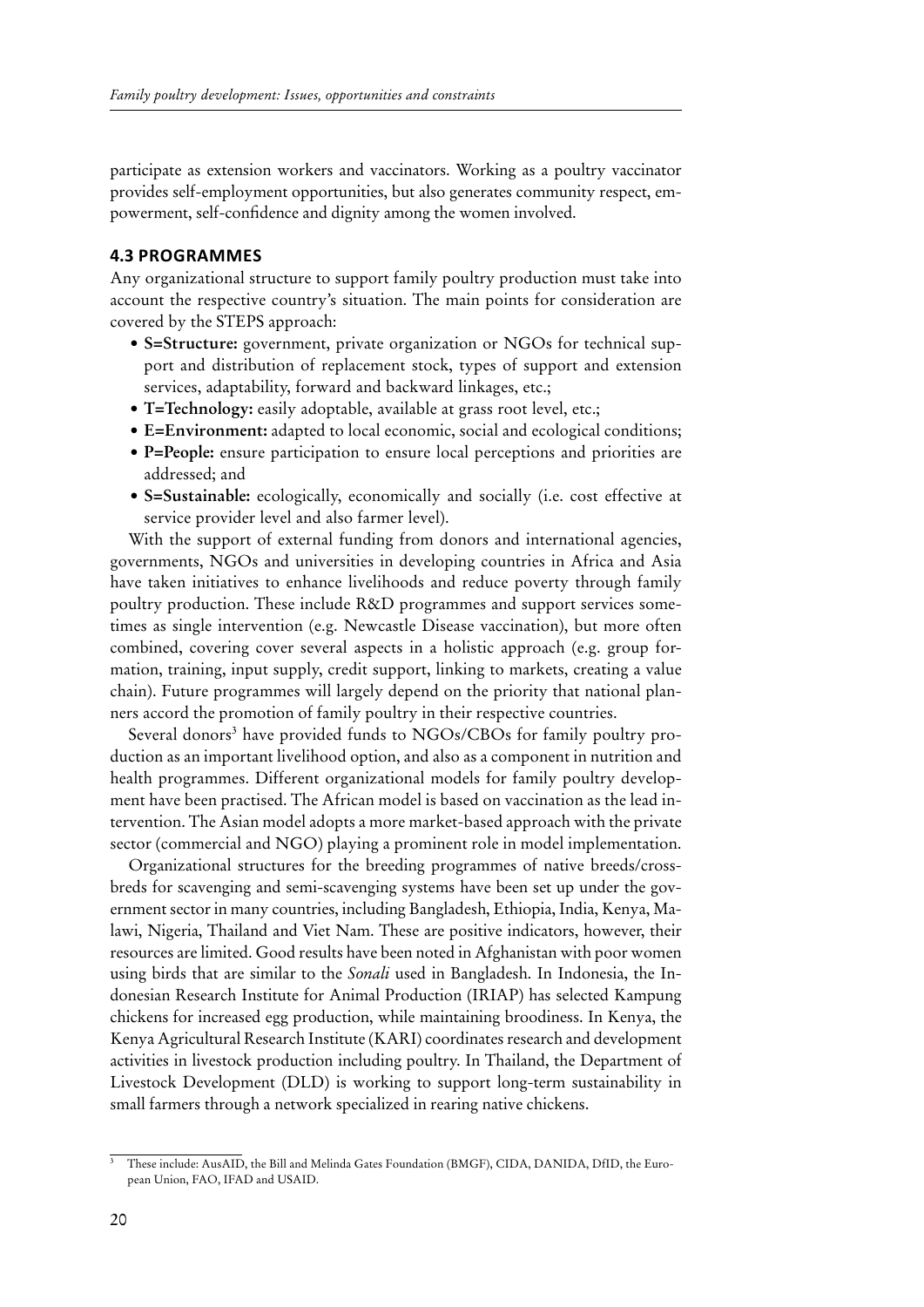Mini hatcheries established in communities in Malawi with non-electric incubators, such as the brick incubator, have proven successful under rural conditions. In Bangladesh, an IFAD programme has demonstrated that poor women can use successfully a mini-hatchery technology based on the "Chinese Rice Husk Method". This technology is particularly appropriate for remote areas with poor infrastructure, and can be used for hatching chicken, duck and quail eggs. The SA PPLPP has documented several good practices in Bangladesh and India related to family poultry development that have potential for replication in other countries [\(www.sapplpp.org\)](http://www.sapplpp.org).

Under family poultry farming systems it is common practice for individual farmers to remain involved in all stages of production. Mobilizing family poultry producers to form group enterprises may put in place a complementary system among production enterprises (e.g. chick producers, distributors, traders, processors, consumers, transporters) to enhance the efficient flow of products and services.

# Key points

- *• Family poultry can be an entry point for poor farmers to engage in enterprises, get out of poverty and promote women's empowerment.*
- *• Whereas commercial poultry farms established by industrialists can operate without support from donors and even from governments, family poultry development programmes need support from different corners and careful designing to achieve a favourable environment for future sustainability.*
- *• A situation analysis of the perceptions, constraints, needs and priorities of poultry keepers and local conditionsis essential prior to recommending a suitable production system and numbers and types of bird.*
- *• Adequate research activities related to breeding, feeding, animal health and management issues are important, but are largely lacking with respect to species other than chickens.*
- *• The cheapest eggs are laid by scavenging hens kept under the traditional scavenging system without systematic supplementation or complete rations. However, many countries are imposing constraints on this system.*
- *• Where supplementary feeding is the best option, feed formulations for family poultry should be based on locally produced/available raw materials. These have advantages compared to costly commercial or industrial feeds. Moreover, efforts should be directed to locating new feed resources and feeding techniques to cope with climate change.*
- *• Training of family poultry farmers regarding breeding, nutrition, health and related poultry husbandry practices is essential to achieve higher outputs.*
- *• For semi-intensive and intensive family poultry production, a value chain approach should be applied with emphasis on market development, input supplies and training.*
- *• Economic outcome and sustainability of family poultry production should be given consideration when recommending more intensive production systems.*
- *• The integration of family poultry with forest production and/or annual crops and other non-traditional sources is a possible way to reach partial self-sufficiency of inputs leading to optimal complementary of farming enterprises.*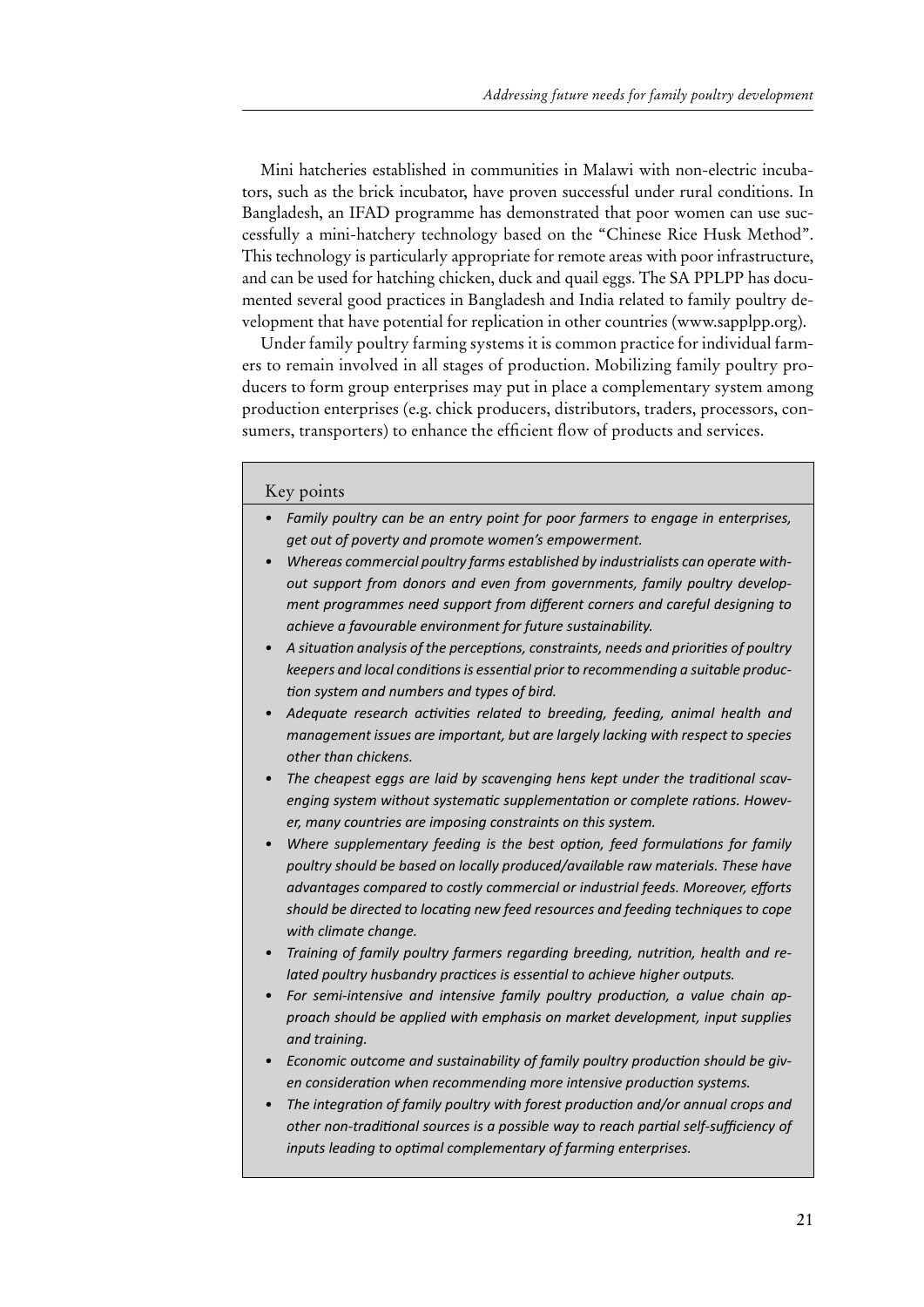- **Ahlers, C., Alders, R.G., Bagnol, B., Cambaza, A.B., Harun, M., Mgomezulu, R., Msami, H., Pym, B., Wegener, P., Wethli, E. & Young, M.** 2009. *Improving village chicken production: a manual for field workers and trainers*. ACIAR Monograph, No. 139 (available at<http://aciar.gov.au/publication/MN139>).
- **Alexander, D.J., Bell, J.G. & Alders, R.G.** 2004. *Technology review: Newcastle disease with special emphasis on its effect on village chickens*. FAO Animal Production and Health Paper, No. 161. Rome, FAO (available at [www.fao.org/do](http://www.fao.org/docrep/006/y5162e/y5162e00.htm)[crep/006/y5162e/y5162e00.htm](http://www.fao.org/docrep/006/y5162e/y5162e00.htm)).
- **Besbes, B., Thieme, O., Rota, A., Guèye, E.F. &. Alders, R.G.** 2012. Technology and programmes for sustainable improvement of village poultry production. *In*  V. Sandilands & P.M. Hocking, eds. *Alternative systems for poultry: Health, welfare and productivity*, pp. 110–127. Wallingford, CAB International.
- **Dolberg, F.** 2008. Poultry production for livelihood improvement and poverty alleviation. *In* O. Thieme and D. Pilling, eds. *Poultry in the 21st Century: Avian influenza and beyond.* Proceedings of the International Poultry Conference, held 5–7 November 2007, Bangkok, FAO Animal Production and Health Proceedings, No. 9 (available at [www.fao.org/AG/againfo/home/events/bangkok2007/](http://www.fao.org/AG/againfo/home/events/bangkok2007/en/background_3.html) [en/background\\_3.html](http://www.fao.org/AG/againfo/home/events/bangkok2007/en/background_3.html)).
- **FAO.** 2008a. *Poultry in the 21st century: Avian influenza and beyond.* O. Thieme and D. Pilling, eds. Proceedings of the International Poultry Conference, held 5–7 November 2007, Bangkok, FAO Animal Production and Health Proceedings, No. 9. Rome, FAO (available at <ftp://ftp.fao.org/docrep/fao/011/i0323e/i0323e.pdf>).
- **FAO.** 2008b. *Biosecurity for highly pathogenic avian influenza.* FAO Animal Production and Health paper, No. 165. Rome, FAO (available at [ftp://ftp.fao.org/](ftp://ftp.fao.org/docrep/fao/011/i0359e/i0359e00.pdf) [docrep/fao/011/i0359e/i0359e00.pdf](ftp://ftp.fao.org/docrep/fao/011/i0359e/i0359e00.pdf)).
- **FAO.** 2009. *The state of food and agriculture 2009: Livestock in the balance.* Rome, FAO (available at [www.fao.org/docrep/012/i0680e/i0680e00.htm\)](http://http://www.fao.org/docrep/012/i0680e/i0680e00.htm).
- **FAO.** 2010a. *Smallholder poultry production: Livelihoods, food security and sociocultural significance*. K.N. Kryger, K.A. Thomsen, M.A. Whyte & M. Dissing. FAO Smallholder Poultry Production Paper, No. 4. Rome, FAO (available at [www.fao.org/docrep/013/al674e/al674e00.pdf](http://http://www.fao.org/docrep/013/al674e/al674e00.pdf)).
- **FAO.** 2010b. *Breeding strategies for sustainable management of animal genetic resources*. FAO Animal Production and Health Guidelines, No. 3. Rome, FAO (available at [www.fao.org/docrep/012/i1103e/i1103e00.htm\)](http://http://www.fao.org/docrep/012/i1103e/i1103e00.htm).
- **FAO.** 2014. *Decision tools for family poultry development*. FAO Animal Production and Health Guidelines, No. 16. Rome, FAO (available at [http://www.fao.](http://www.fao.org/docrep/019/i3542e/i3542e.pdf) [org/docrep/019/i3542e/i3542e.pdf](http://www.fao.org/docrep/019/i3542e/i3542e.pdf)).
- **IAEA.** 2006. *Improving farmyard poultry production in Africa: Interventions and their economic assessment.* Proceedings of a Final Research Coordination Meeting held in Vienna, 24–28 May 2004, IAEA-TECDOC-1489, Vienna (available at [http://www-pub.iaea.org/mtcd/publications/pdf/te\\_1489\\_web.pdf\)](http://www-pub.iaea.org/mtcd/publications/pdf/te_1489_web.pdf).
- **Kitalyi, A.J.** 1998.*Village chicken production systems in rural Africa: Household food security and gender issues.* FAO Animal Production and Health Paper, 142. Rome, FAO (available at [www.fao.org/docrep/003/w8989e/w8989e00.htm](http://http://www.fao.org/docrep/003/w8989e/w8989e00.htm)).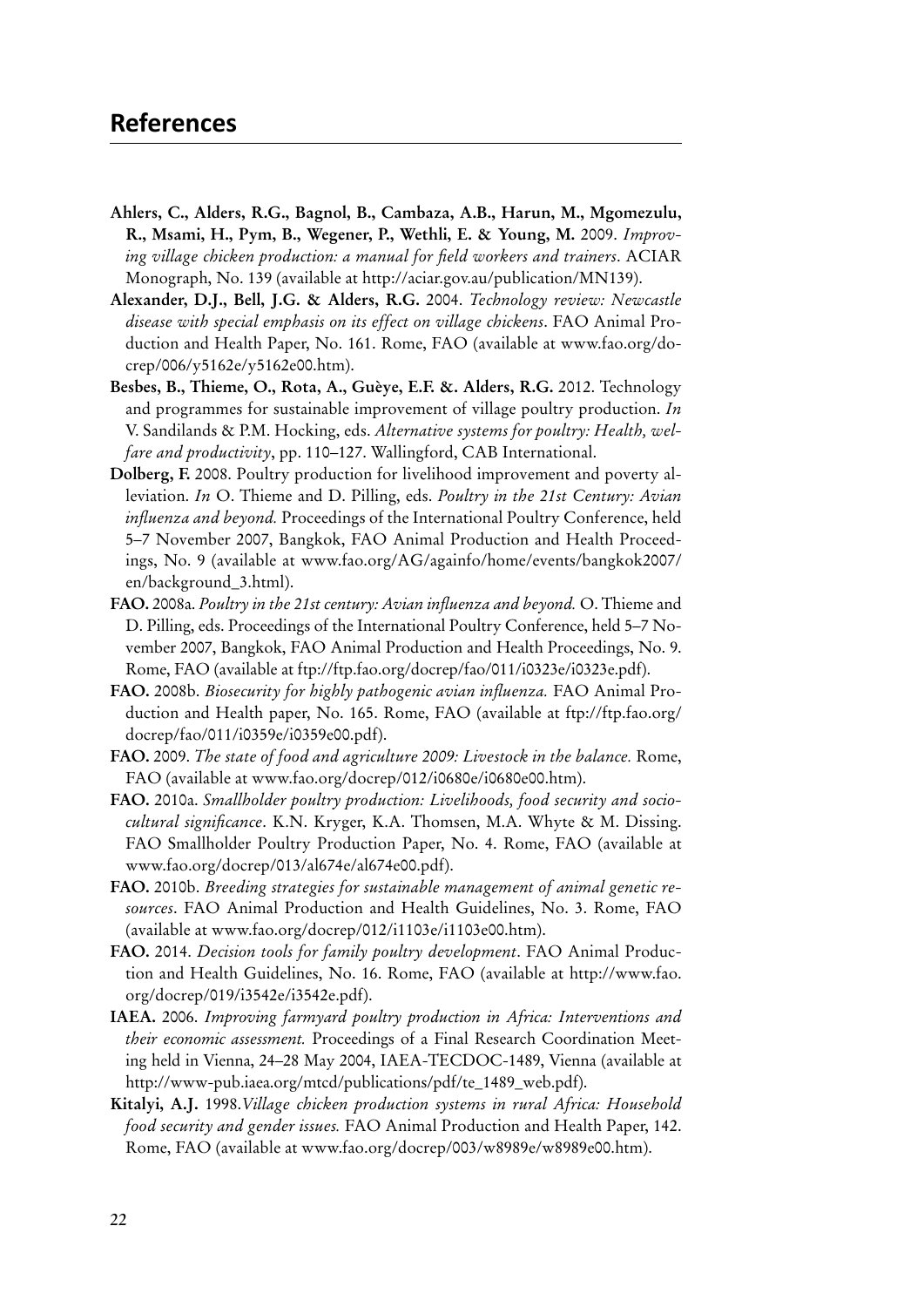- **Pica-Ciamarra, U. & Dhawan, M.** 2010. Small-scale poultry farming and poverty reduction in South Asia: From good practices to good policies in Bangladesh, Bhutan and India. New Delhi, South Asia Pro-Poor Livestock Policy Programme (available at [http://sapplpp.org/lessonslearnt/smallscale-poultry-farming-and-poverty](http://sapplpp.org/lessonslearnt/smallscale-poultry-farming-and-poverty-reduction-in-south-asia)[reduction-in-south-asia](http://sapplpp.org/lessonslearnt/smallscale-poultry-farming-and-poverty-reduction-in-south-asia)).
- **SA PPLPP.** 2011. Proceedings of the Workshop in Bangladesh on "Implementation of the National Livestock Development Policy (2007) and National Poultry Development Policy (2008): Impact on Small-holder Livestock Rearers" (available at [http://sapplpp.org/files-repository/information-hub/Workshop%20Proceed](http://sapplpp.org/files-repository/information-hub/Workshop%20Proceedings%20%28Bangladesh%29%205th%20April%202011.pdf)[ings%20%28Bangladesh%29%205th%20April%202011.pdf](http://sapplpp.org/files-repository/information-hub/Workshop%20Proceedings%20%28Bangladesh%29%205th%20April%202011.pdf)).
- **Sonaiya, E.B.** 1990. *Rural Poultry in Africa*. Proceedings of the International Workshop, Obafemi Awolowo University, Ile-Ife, Nigeria, 13–16 November 1989, Ile-Ife, Nigeria, Thelia House Limited.
- **Sonaiya, E.B.** 1995. Feed resources for smallholder rural poultry in Nigeria. *World Animal Review*, 82(1): 25–33.
- **Sonaiya, E.B.** (ed.) 2000. *Issues in family poultry research and development*. Proceedings of the INFPD Workshop, M'Bour, via Dakar, 9–12 December 1997, Ile-Ife, Nigeria, INFPD.
- **Sonaiya, E.B.** 2006. Technical parameters for the assessment of scavengeable feed resource for poultry. IAEA-TECDOC-1489. 19–37.
- **Sonaiya, E.B. & Swan, S.E.J.** 2004. *Small-scale poultry production: Technical guide***.**  FAO Animal Production and Health Manual**,** No. 1**.** Rome**,** FAO (available at [www.fao.org/docrep/008/y5169e/y5169e00.HTM](http://http://www.fao.org/docrep/008/y5169e/y5169e00.HTM)**).**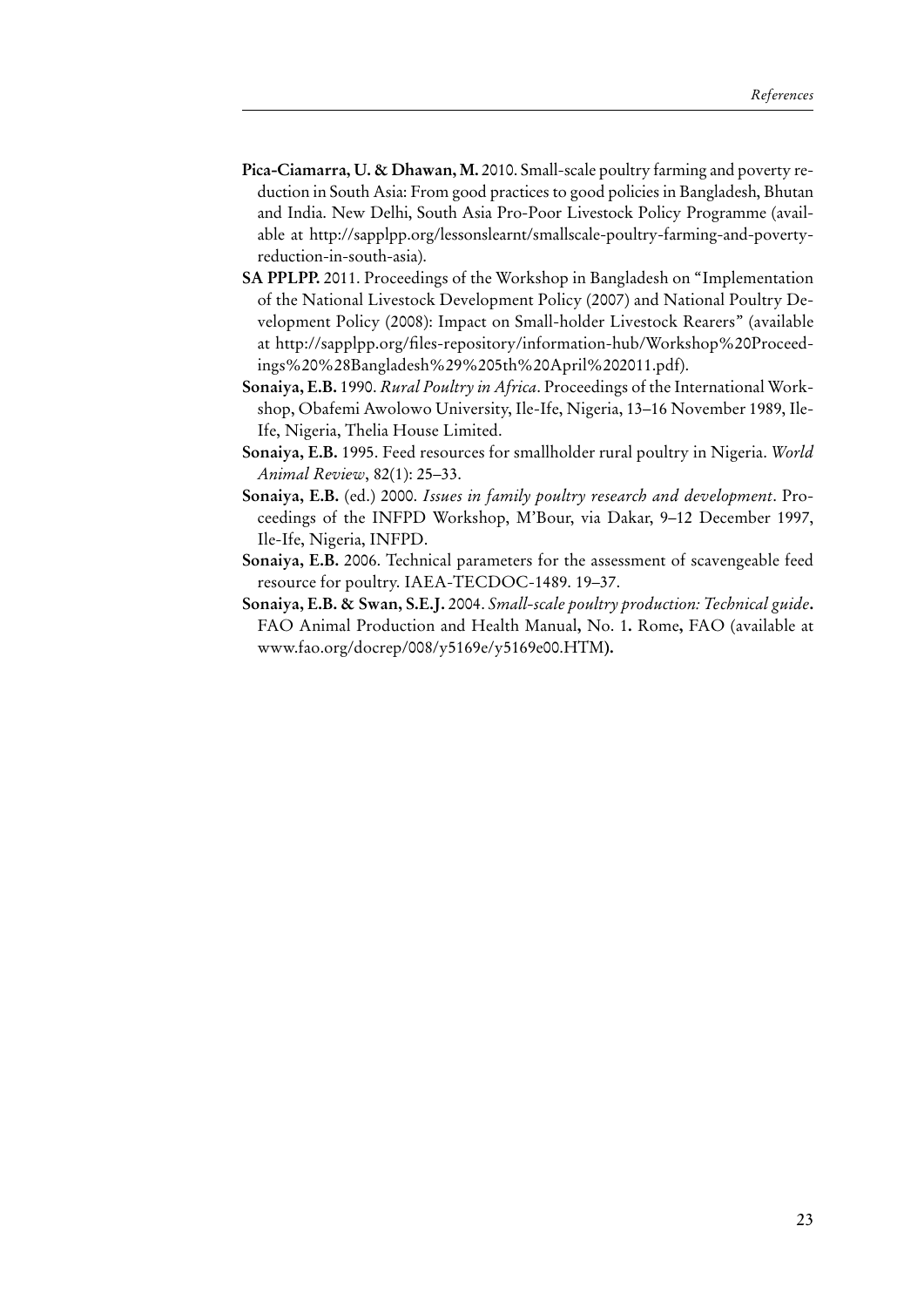# **Links to documents from the e-conferences**

- 1. *Opportunities of poultry breeding programmes for family production in developing countries: The bird for the poor* (24 January – 18 February 2011) available at <http://www.fao.org/docrep/018/aq633e/aq633e.pdf>
- 2. *Family poultry interactions with other production systems (forestry, tree crops, annual crops, large animals, fisheries, etc.): Nutritional opportunities and constraints* (16 January – 17 February 2012) available at <http://www.fao.org/docrep/018/aq626e/aq626e.pdf>
- 3. *Strategic interventions for family poultry: What can be achieved through research & development activities* (28 May – 15 June 2012) available at <http://www.fao.org/docrep/018/aq627e/aq627e.pdf>